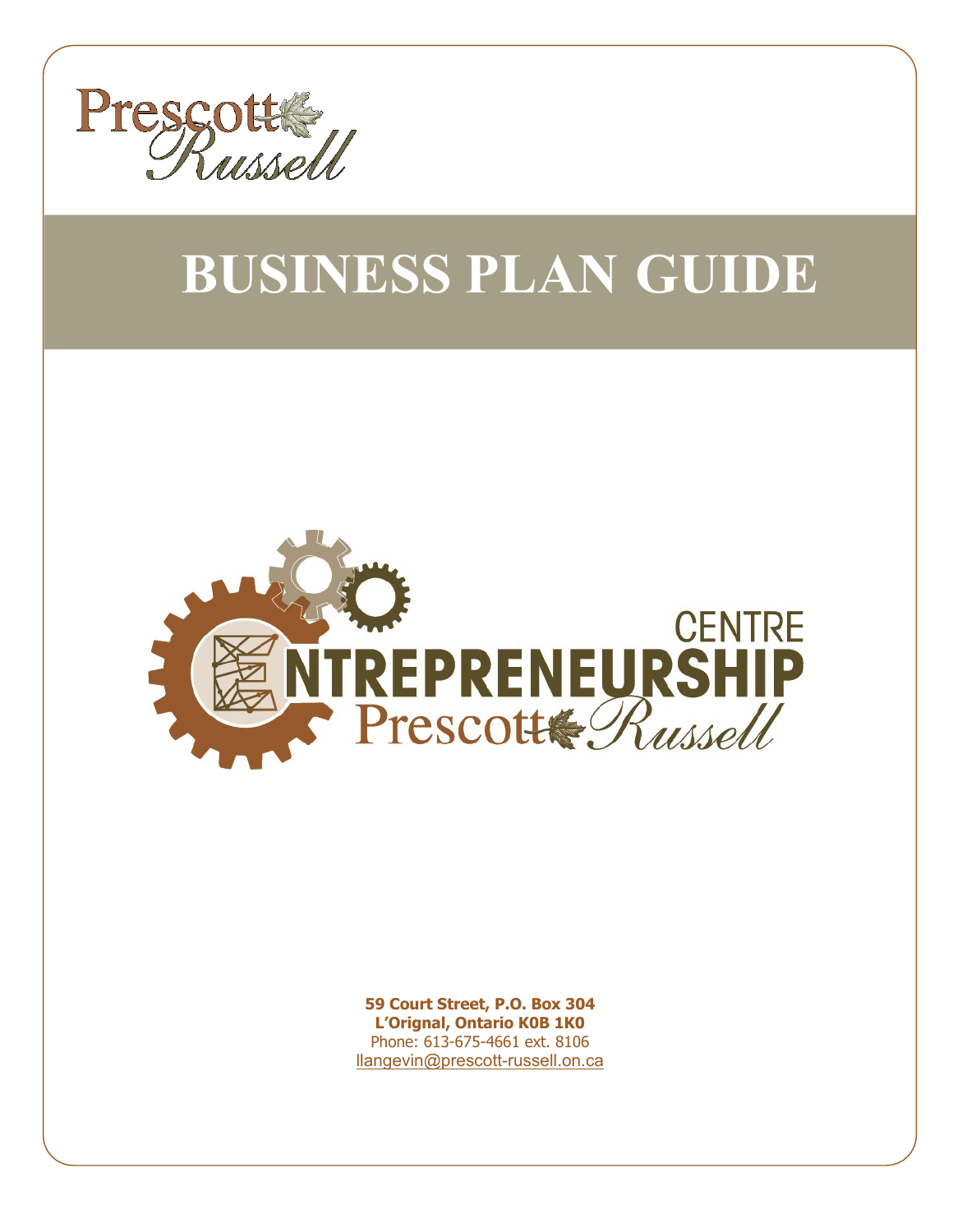## **TABLE OF CONTENTS**

 $_{\rm Page}1$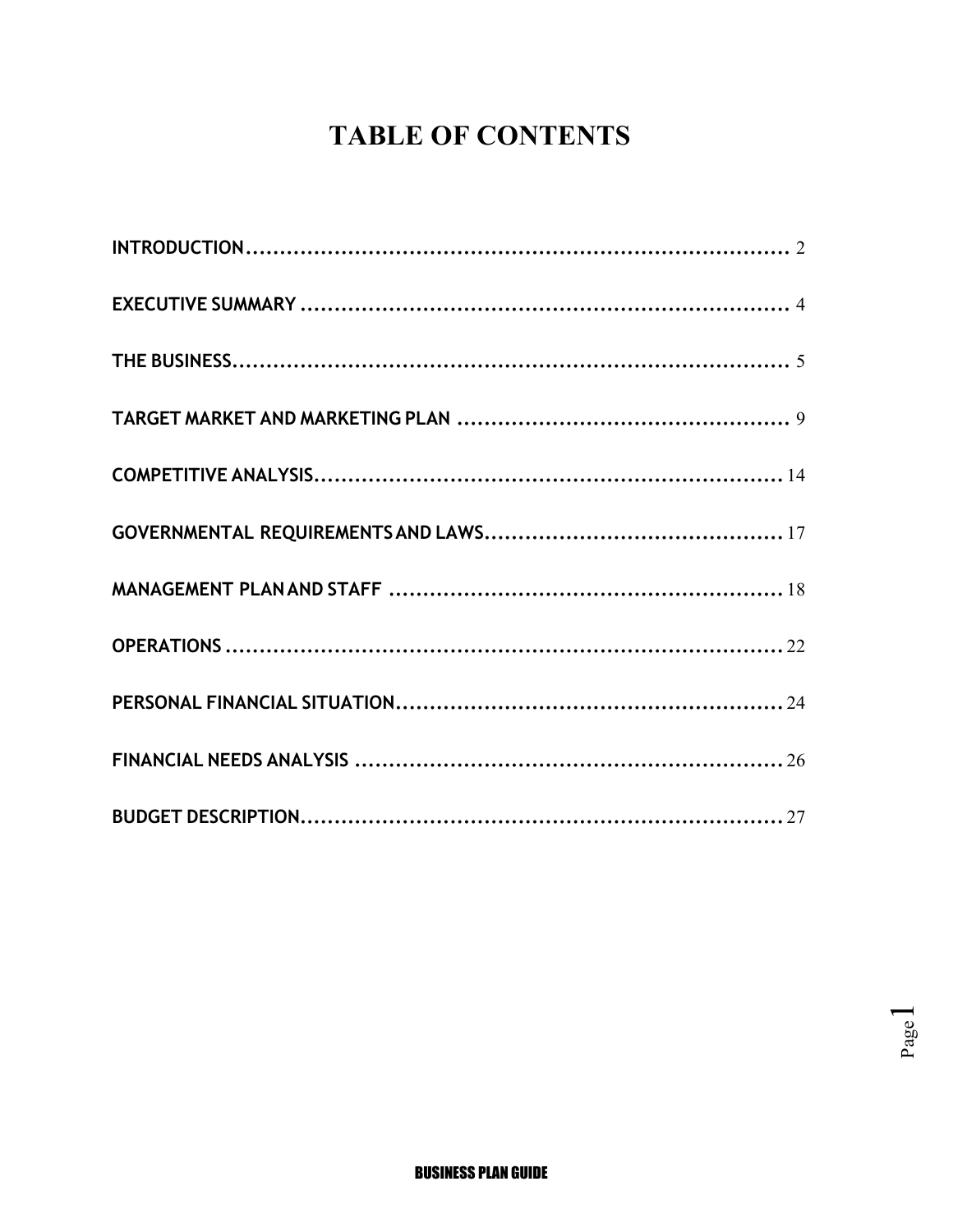## <span id="page-2-0"></span>**INTRODUCTION**

#### **Here is the main information needed in a business plan:**

- D cover page
- $\Box$  executive summary
- □ table of content
- $\Box$  your business project (the business project consists of all the information you will include with this guide)

#### **Also include a copy ofthe following documents as well as all other relevant information which may be necessary for the evaluation of your business proposal:**

- □ location lease
- $\Box$  all licences and patents
- $\Box$  convention of franchises
- $\Box$  business registration or constitution
- $\Box$  company charts, shareholders' agreements, etc.
- $\Box$  summary of your market research
- $\Box$  promotional booklets and other advertising items
- $\Box$  summary of the proposals, costs, or estimated prices of acquisitions
- $\Box$  plan of land surveying or certificate of localization
- $\Box$  plans and estimates
- $\Box$  site drawings, architectural plans, etc.
- $\Box$  municipal land evaluations
- $\Box$  sales contracts, existing mortgages and offers to purchase
- $\Box$  summary of the costs of construction
- $\Box$  financial statements for the past three (3) years
- $\Box$  list of all loans and/or contributions (subsidies) which you have already received for this company, including dates granted, amounts received, history of repayment, andany arrears outstanding if applicable
- a *resume* for each employee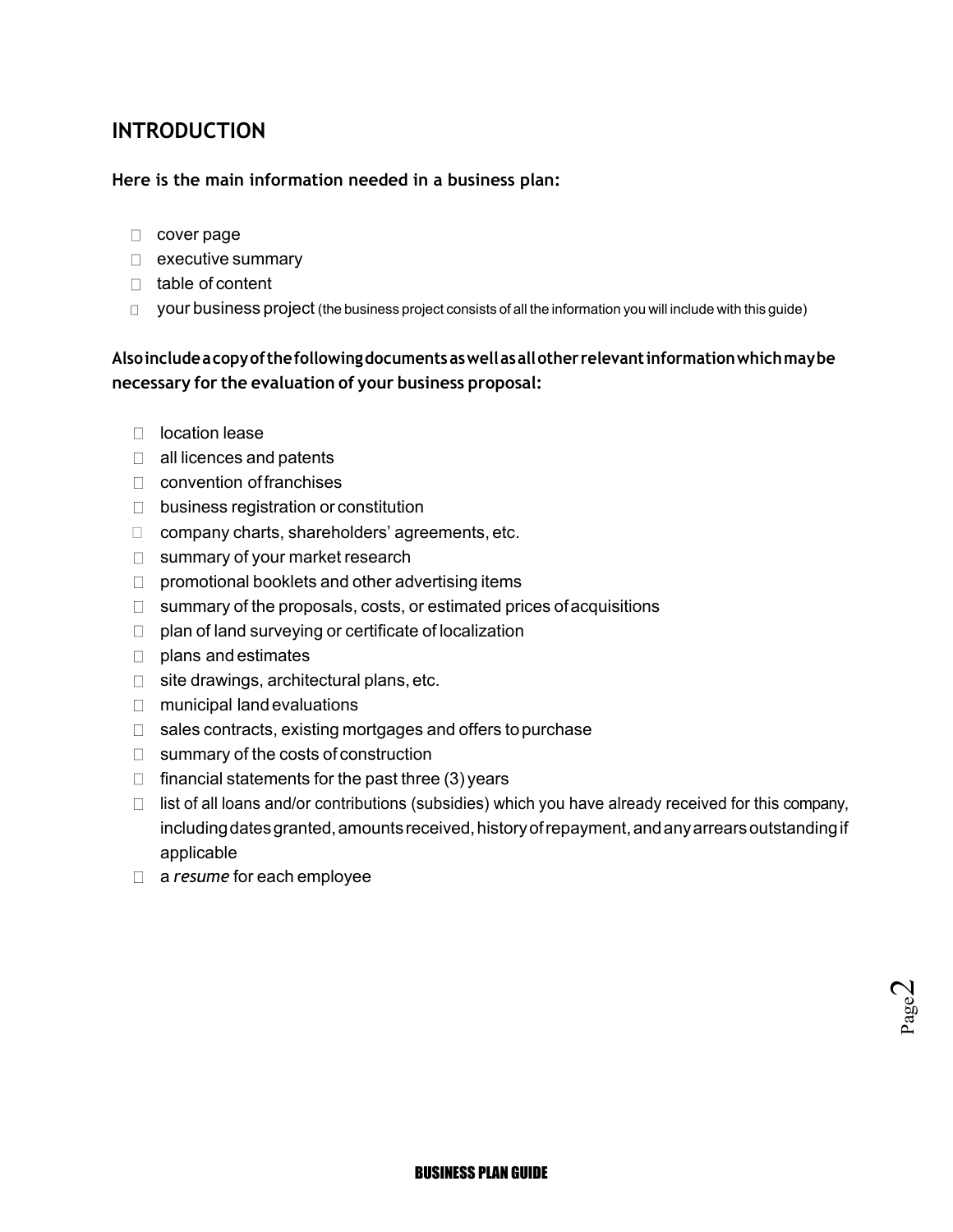#### **WRITING A BUSINESS PLAN**

**The goal of this document is to guide you through the creation of your business plan. Although all business plans are different, the basic information contained in your plan will help you measure your company's progress.** 

**A well-prepared business plan provides a clear and realistic image of your company and/or idea(s). It is a summary which describes past, current and future activities while clearly explaining your business objectives. Itis a vital element when launching any venture. In fact, the business plan will determine if your company and/or idea(s) are financially and logically sound and help lenders and investors decide if your company is worth funding.** 

**Therefore, please take your time and carefully prepare your business plan.** 

Page  $\omega$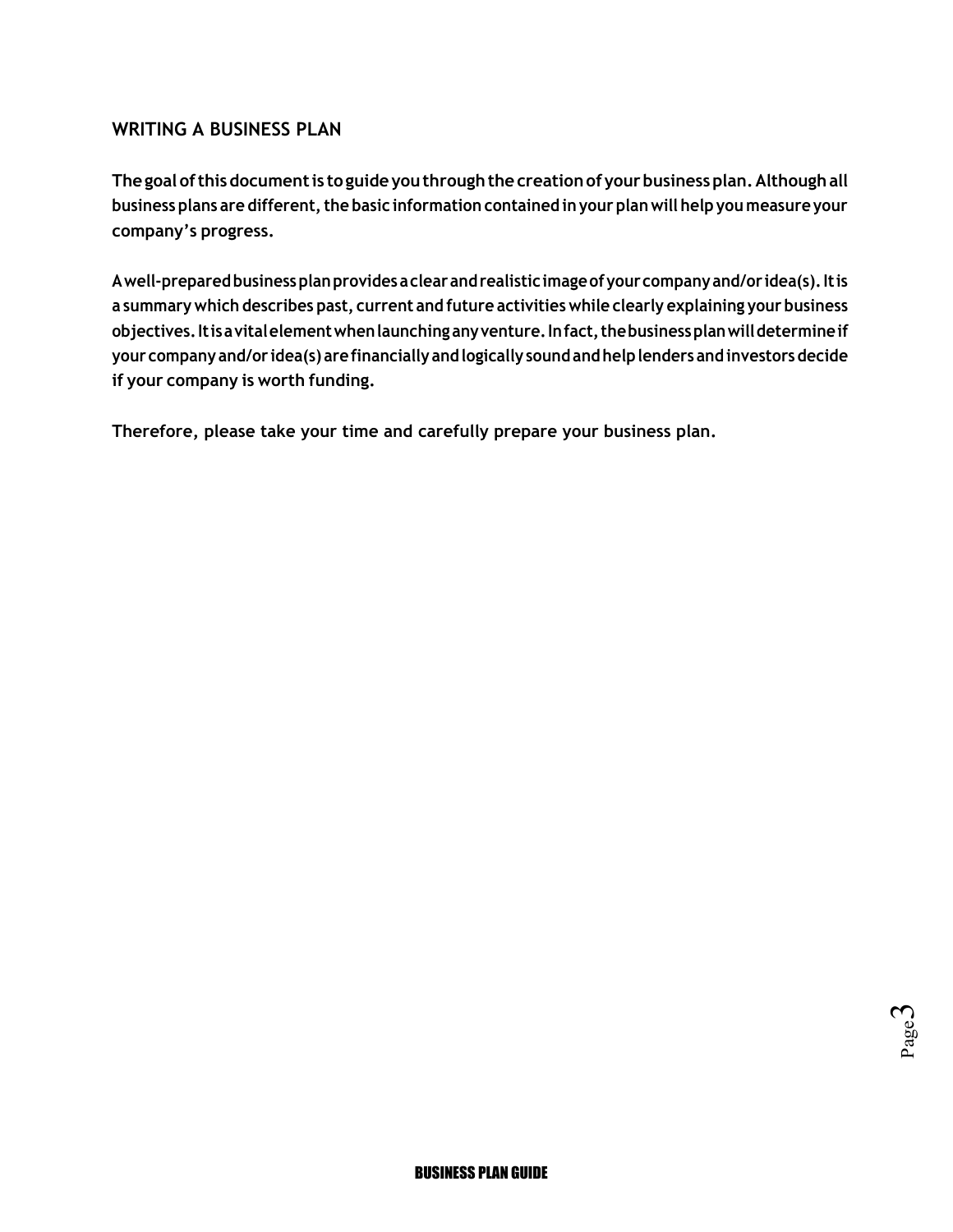## <span id="page-4-0"></span>**EXECUTIVE SUMMARY**

**Although the executive summary is placed atthe beginning of the business plan (the first part readers see), it is generally written at the end.** 

**The summary is an introduction to your plan and itis used to attract the reader's attention. The goal is to entice them to read your entire plan. The summary must describe the following elements: who, what, where when, why and how, including costs and income potential.** 

**Although the summary is a detailed overview of your entire company, it should not be more than one typed page.** 

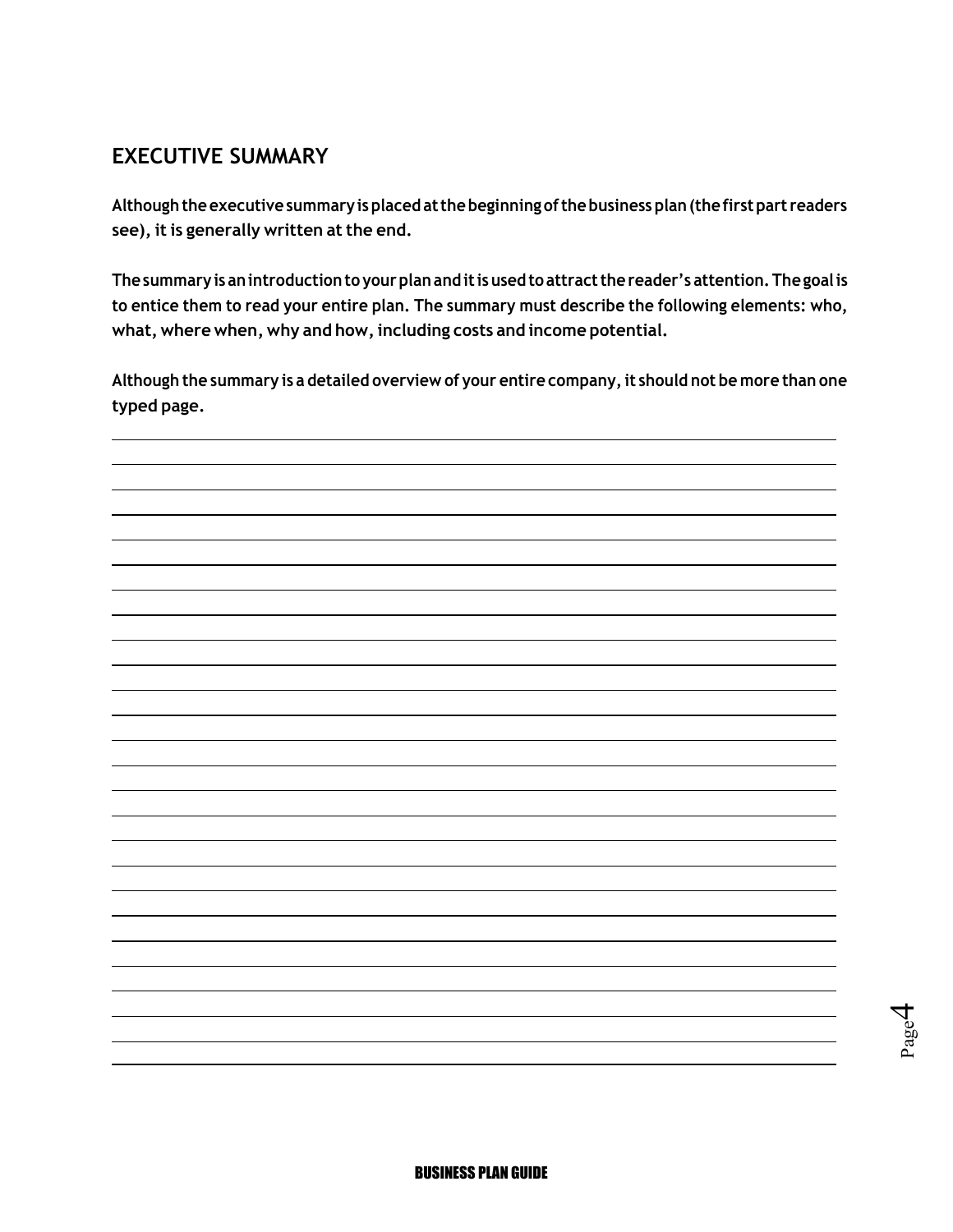## <span id="page-5-0"></span>**THE BUSINESS**

## **You must prepare a detailed description ofthe company and its functions which must include the following:**

| Business name:                                             |              |
|------------------------------------------------------------|--------------|
| Applicant's name:                                          |              |
| Business address:                                          |              |
| Municipality:                                              | Postal code: |
| Phone number:                                              |              |
| Fax number:                                                |              |
| E-mail:                                                    |              |
| Website:                                                   |              |
| If it is an existing business, provide a brief background. |              |
|                                                            |              |

| Incorporation and structure: |                        |  |
|------------------------------|------------------------|--|
| sole ownership               | Date of registration:  |  |
| partnership                  | Date of registration:  |  |
| business corporation         | Date of incorporation: |  |
| CO-OD                        | Date of incorporation: |  |
|                              |                        |  |

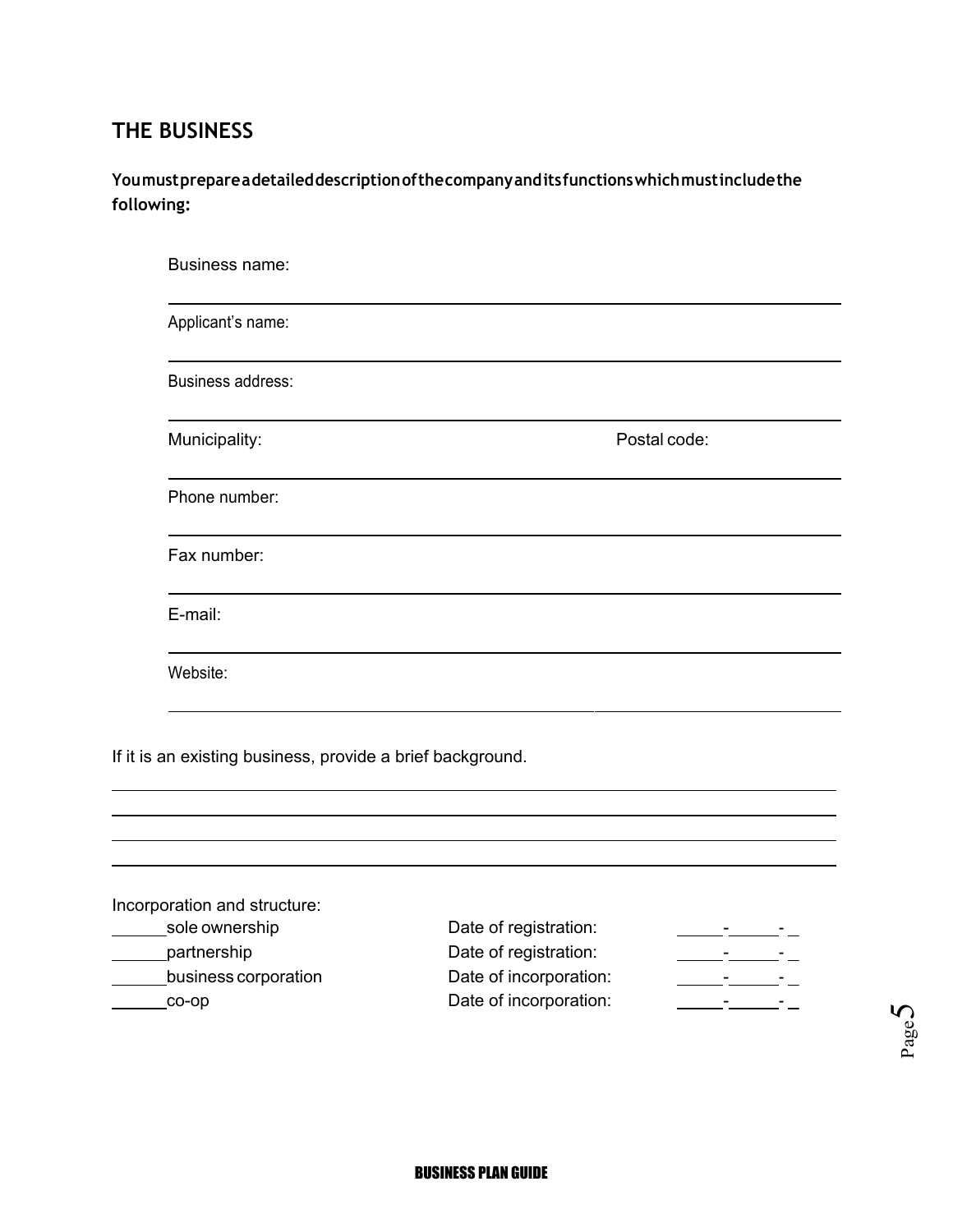| If you are not the sole shareholder in your company, indicate the percentage of shares held by the other |                                                     |
|----------------------------------------------------------------------------------------------------------|-----------------------------------------------------|
| owners or officers.                                                                                      |                                                     |
|                                                                                                          |                                                     |
|                                                                                                          |                                                     |
|                                                                                                          | % of shares: _______________                        |
| Have you signed a shareholders' agreement?                                                               | <b>Sand Yes</b><br>in it is not been been been been |
| <b>Business classification:</b>                                                                          |                                                     |
| ______manufacturing<br>_____retail                                                                       |                                                     |
| construction<br>_____wholesale/distribution                                                              |                                                     |
| ______service                                                                                            |                                                     |
|                                                                                                          |                                                     |
|                                                                                                          |                                                     |
| Are your activities seasonal? If so, explain.                                                            |                                                     |
|                                                                                                          |                                                     |
|                                                                                                          |                                                     |
|                                                                                                          |                                                     |
| Describe the product(s)/service(s) your company will provide.                                            |                                                     |
|                                                                                                          |                                                     |
|                                                                                                          |                                                     |
|                                                                                                          |                                                     |
| Describe how your product(s)/service(s) will be distributed.                                             |                                                     |
|                                                                                                          |                                                     |
|                                                                                                          |                                                     |
|                                                                                                          |                                                     |
| Please give the details of your products launch and/or hiring of your services.                          |                                                     |
|                                                                                                          |                                                     |
|                                                                                                          |                                                     |
|                                                                                                          |                                                     |
|                                                                                                          |                                                     |

Page  $\circ$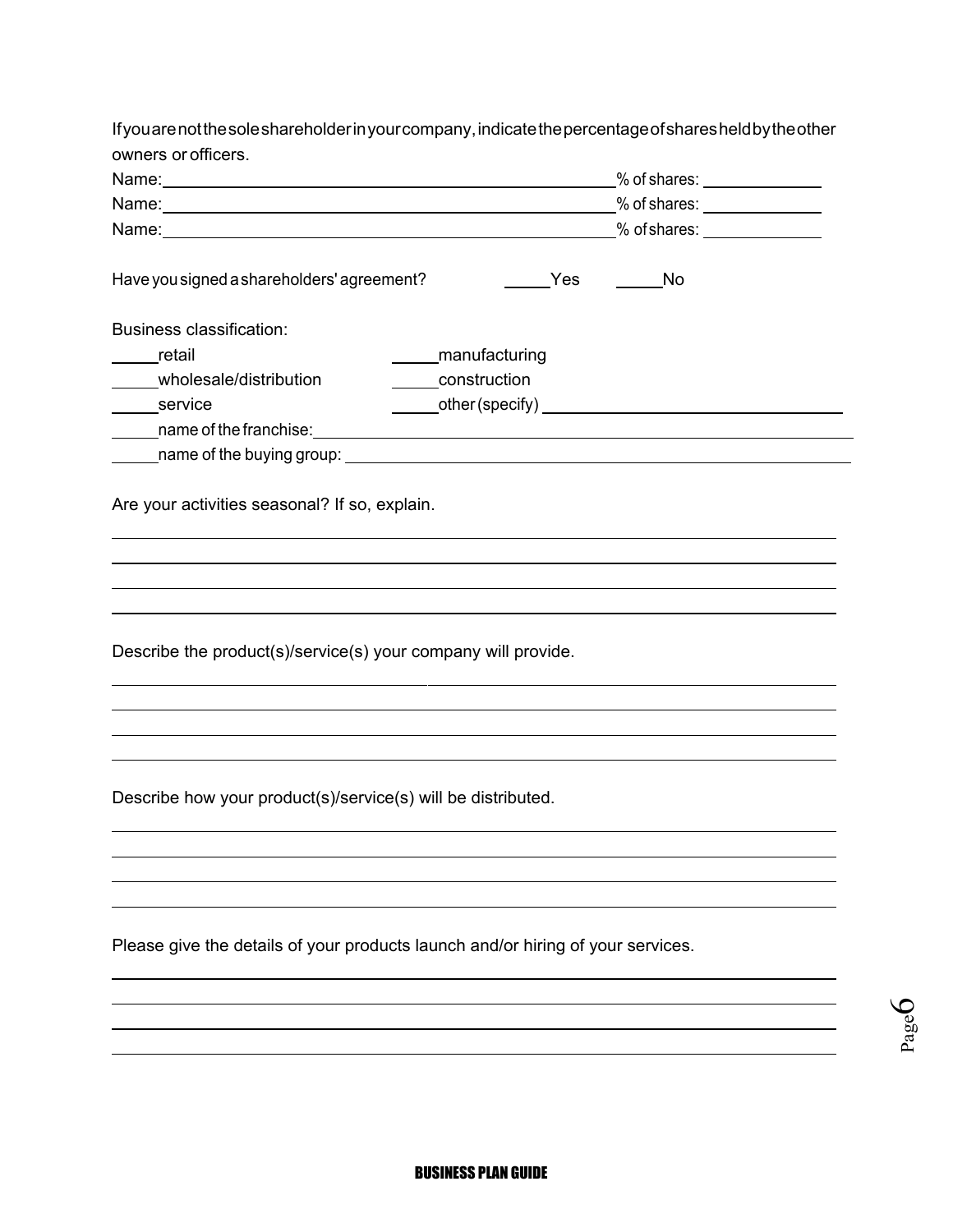Describe the current economic situation within your sector (i.e. experiencing growth, recession, expansion, etc.).

Explain why you believe your company will be successful.

Describe your company's current attributes.

What is your company's mission statement? (objectives/goals)

Describe the main personnel members of your business. What is their role in the success of the company?

Describe the financial statements which show sales projections, the expenditure and the profits for the next 2 to 3 years.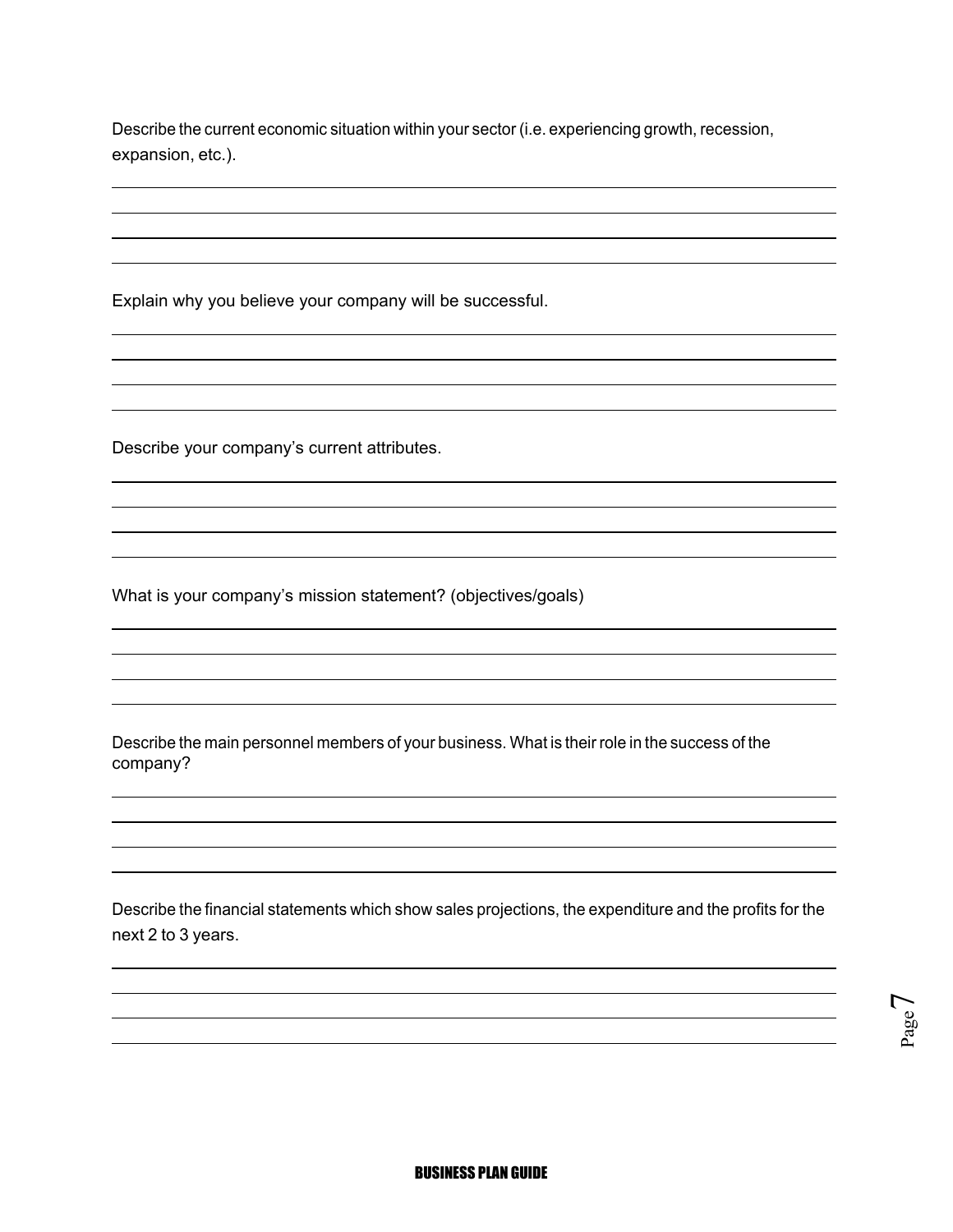Describe your company's financial needs. Include who will grant a loan or loans and how the funds will be used.

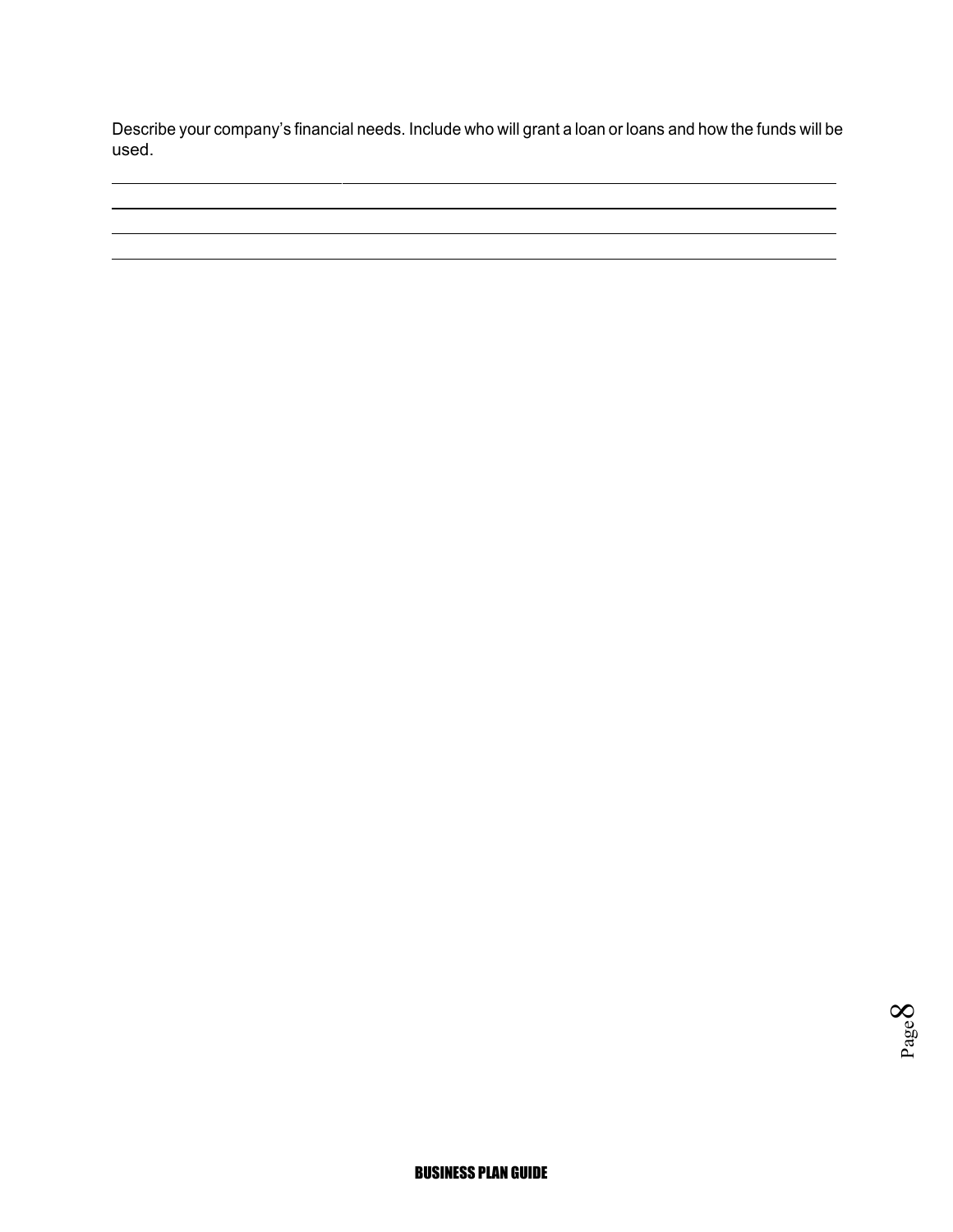## <span id="page-9-0"></span>**TARGET MARKET AND MARKETING PLAN**

**A good marketing plan consists of two parts; 1) a description of your target market and 2) a marketing plan including the 4Ps of marketing - Product, Price, Promotion/advertising and Place/location. The marketing plan will help investors/bankers determine whether or not your strategic and tactical objectives are realistic.** 

#### **TARGET MARKET**

Describe your current customers and where they are located.

Describe your potential customers and/or market.

Describe the area and geographical size of your business sector/market.

Describe your market.

How many customers live in this market sector?

Page  $\mathcal{O}$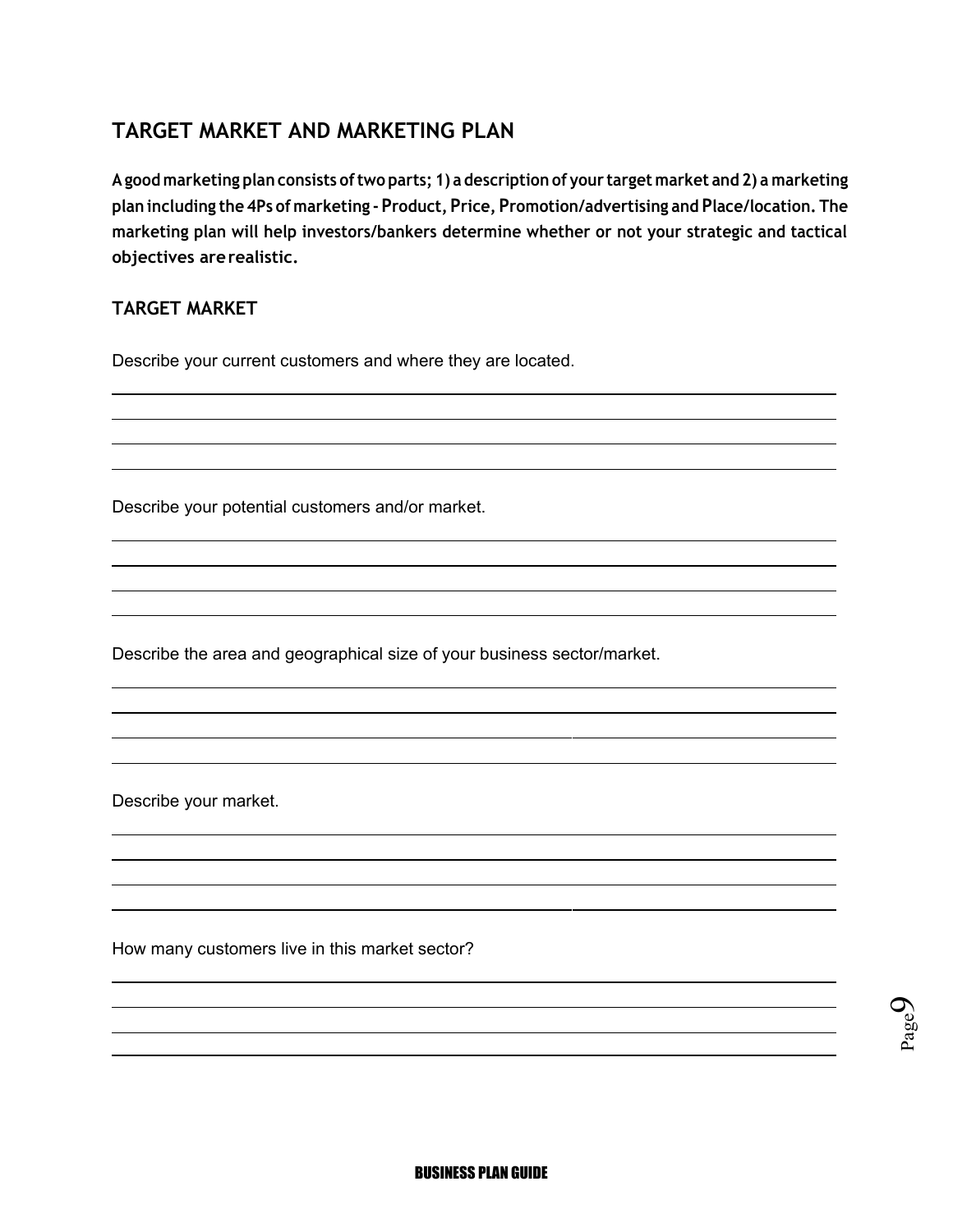Describe your market's growth potential.

Describe your market research.

#### **MARKETING**

**1) Product:** 

Describe the history of your sales per product/service.

Describe the cost(s) for producing each product and/or providing each service.

Describe your profits for producing each product and/or providing each service.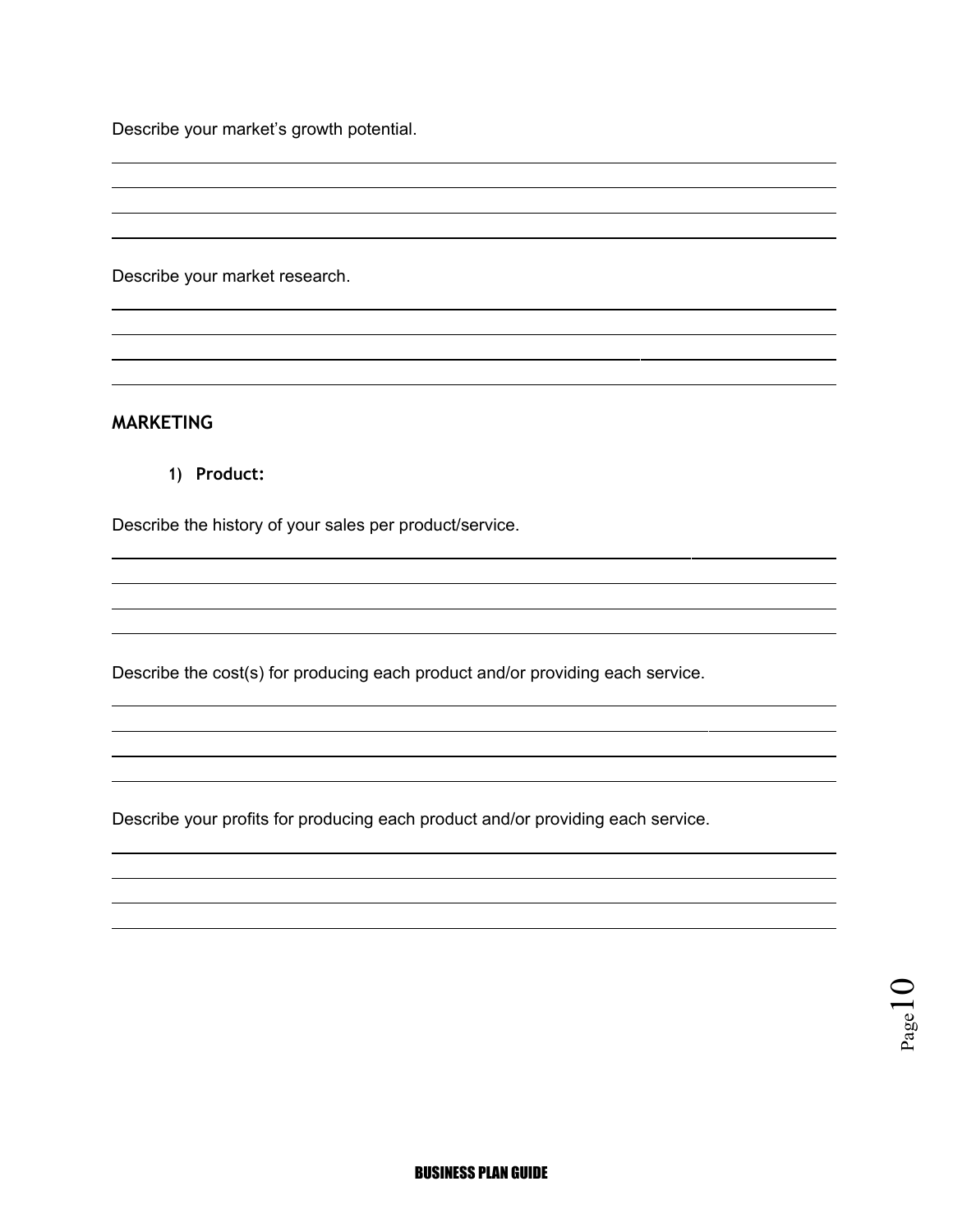Describe your sales goals per product/service provided.

Describe the characteristics which make your product(s)/service(s) better than those which your competitors offer (i.e.: personnel, single product, etc.).

#### **2) Price:**

Describe the retail prices for your product(s)/service(s).

Describe the prices according to the quantity or the hourly rate? Please provide a detailed process *résumé* of the price establishment including the cost price and your profit margin.

Describe your discounts and credit policies.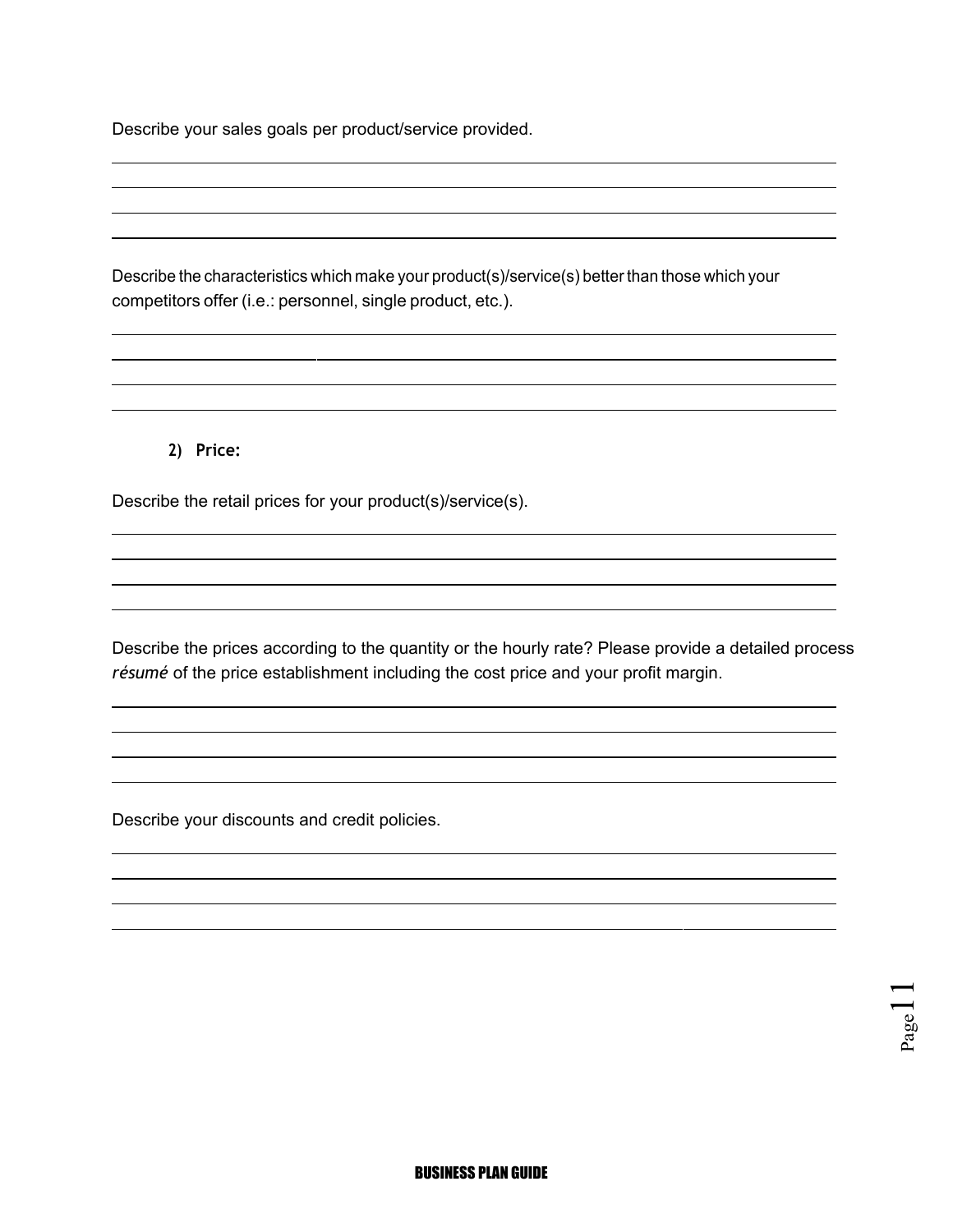Describe your guarantees and after-sales service policies.

#### **3) Promotion/ Advertising:**

Describe how you plan to promote your product(s)/service(s).

Describe how you will encourage people to purchase your goods/services on your premises.

Describe how you will measure the success of your promotional and advertising plans.

Describe how you will attract new customers.

Describe what you offer that no one else is offering. What makes your product(s)/service(s) unique?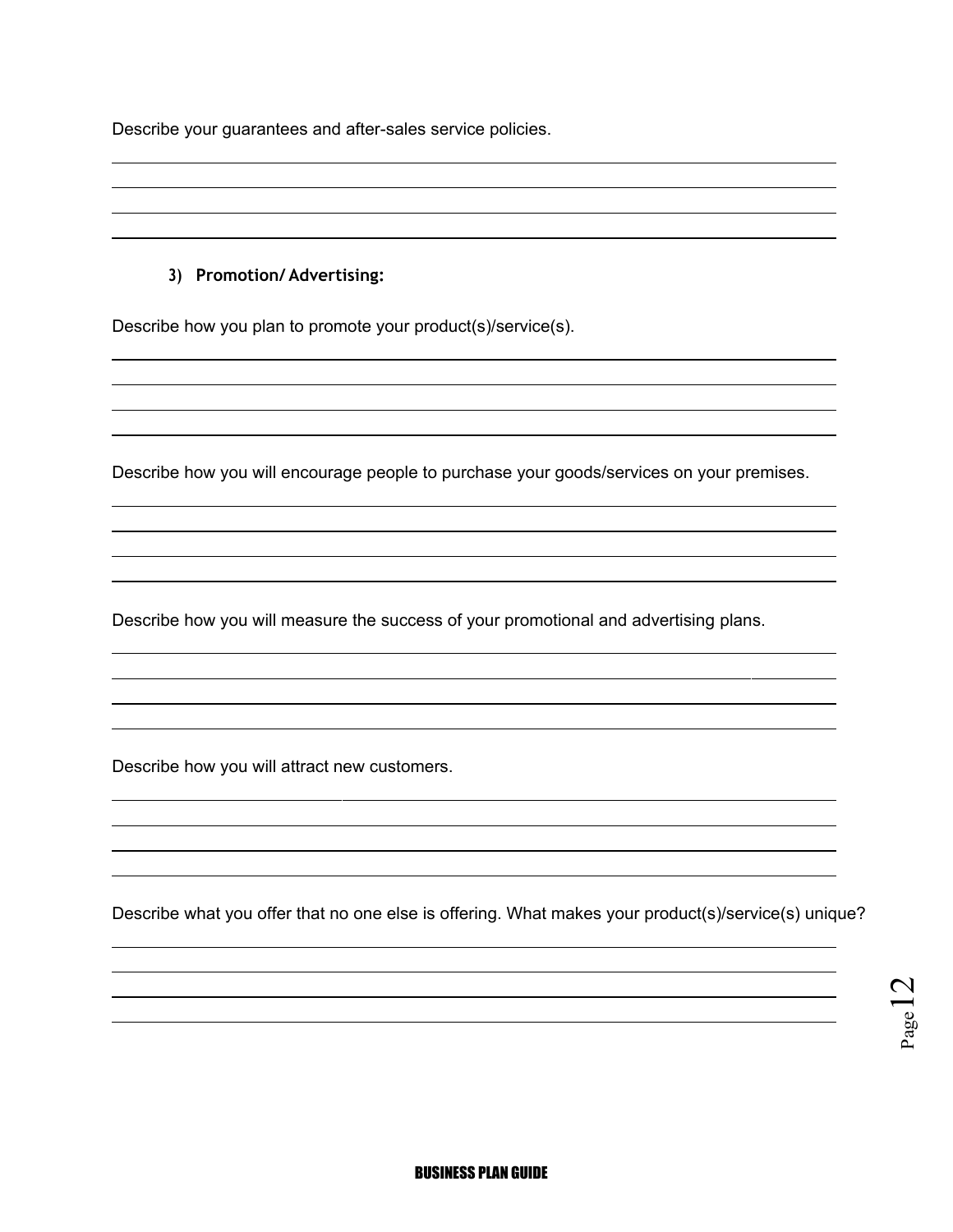#### **4) Place/Location:**

Briefly describe your principal location of business:

| Facilities/offices:                           |  |
|-----------------------------------------------|--|
| Briefly describe your main place of business: |  |
| Square footage of your premises:              |  |

Are you:

| the owner | Date of purchase/lease: |  |
|-----------|-------------------------|--|
|           | Zoning:                 |  |
| a tenant  | Lease expiry date:      |  |
|           | Cost per square foot:   |  |

Describe the advantages of this location.

Describe your proximity to your market and suppliers.

Describe the characteristics of this location.

Do your business intentions include construction of a new building? If so, include the images and/or architectural plans.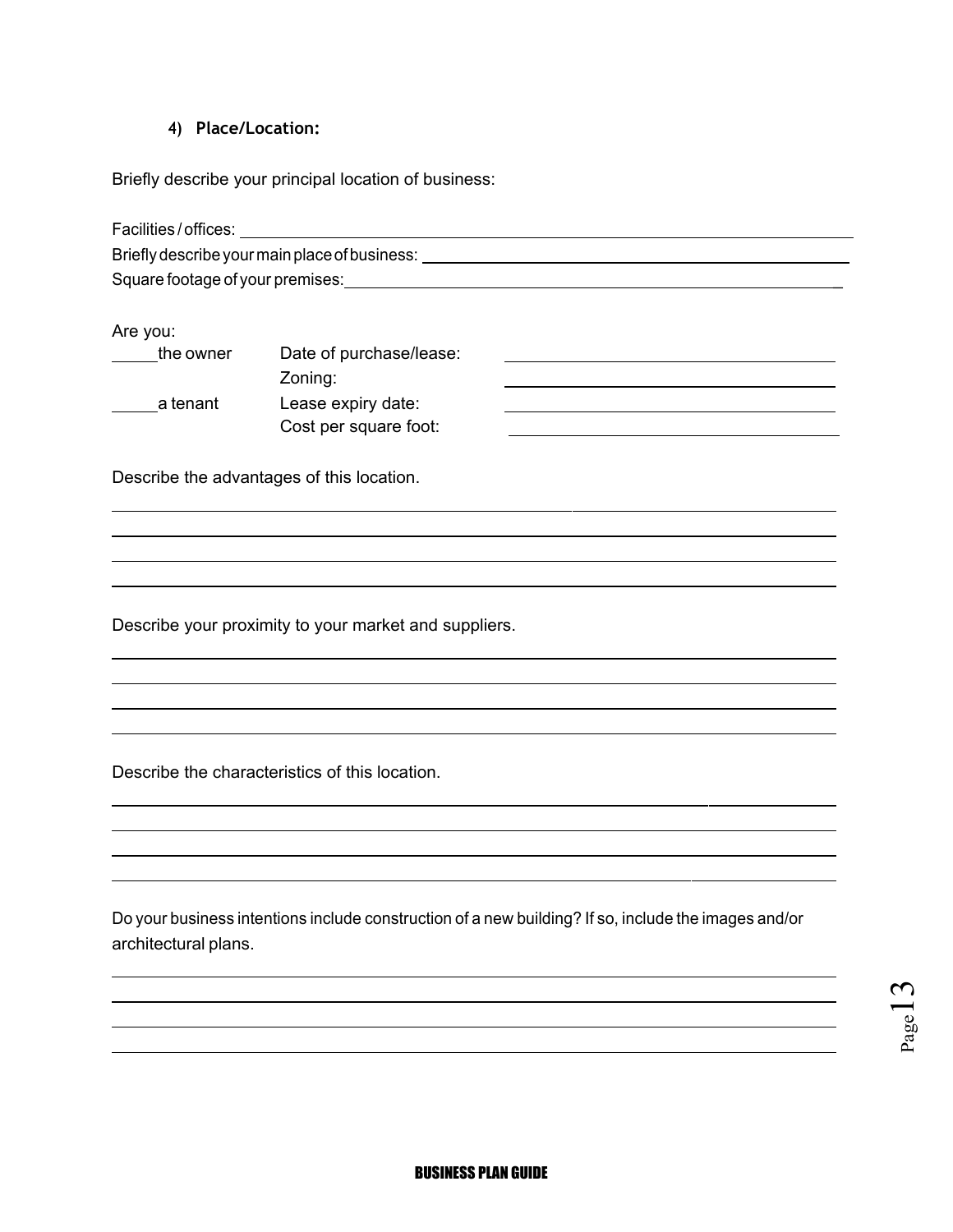## <span id="page-14-0"></span>**COMPETITIVE ANALYSIS**

**The competitive analysis of your company is also an important step. It should clearly and honestly outline the differences and similarities between your company and your competitors' business, including their strengths, as well as their weaknesses. Potential investors/lenders want to see if other companies are already profitable and experiencing success in your market.** 

Describe the competition in your market.

| <b>Competitors' Names</b> | Municipality | Year established                    |
|---------------------------|--------------|-------------------------------------|
|                           |              | —                                   |
|                           |              | the contract of the contract of the |
|                           |              | Ξ.                                  |
|                           |              |                                     |

Describe how large they are in comparison to your company.

Describe how they are similar to your company.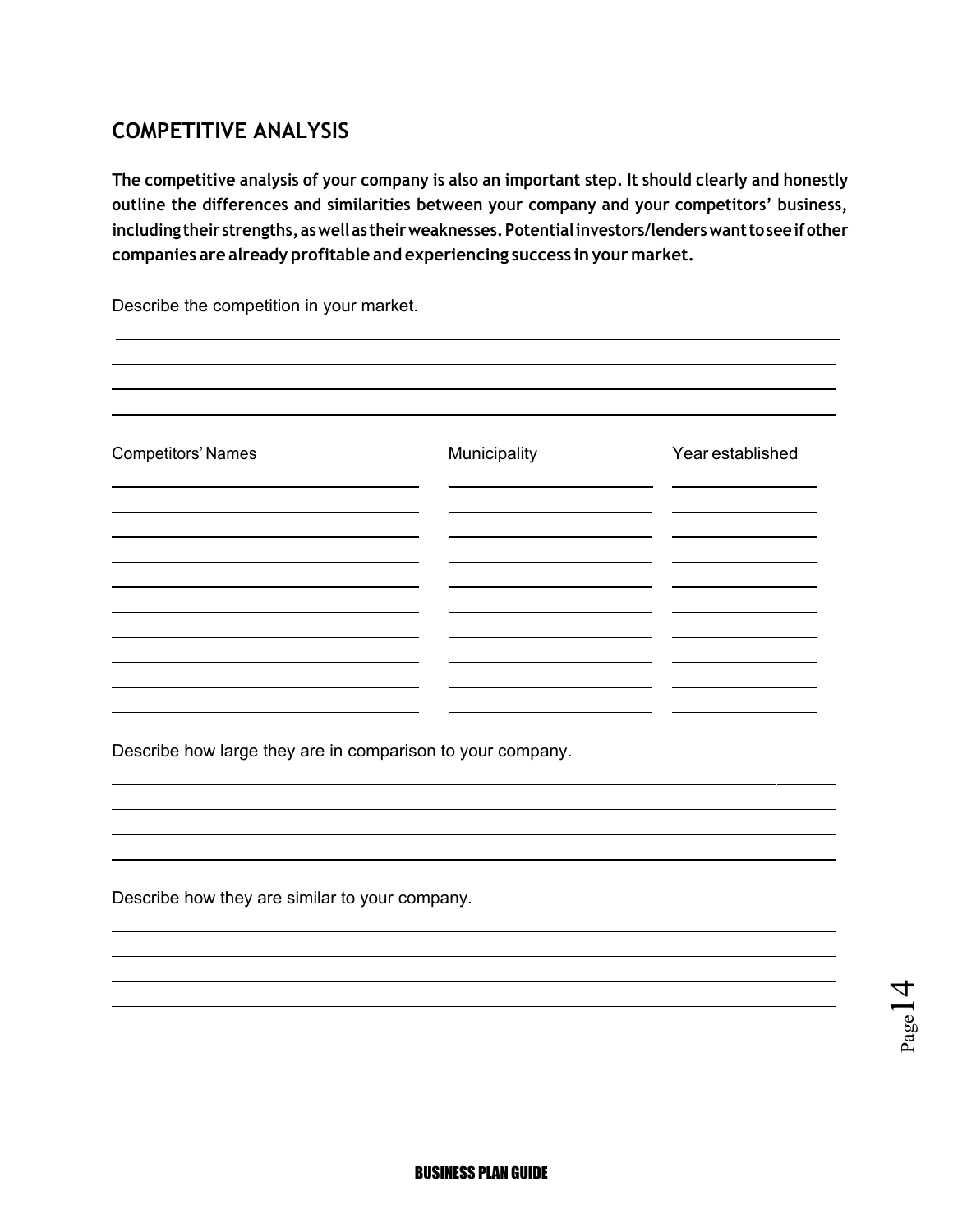Describe how they are different from your company.

Describe their strengths. Explain why people purchase *their* products/services.

Describe their weaknesses and what/how you can do better.

Describe the effect, both positive and negative, that your company will have on existing businesses in your community.

What are your strengths and weaknesses in comparison to your competitors?

|                               | Strength | Weakness |
|-------------------------------|----------|----------|
| Price                         |          |          |
| Quality                       |          |          |
| <b>Customer service/sales</b> |          |          |
| Advertising/promotion         |          |          |
| Location                      |          |          |
| Others (specify)              |          |          |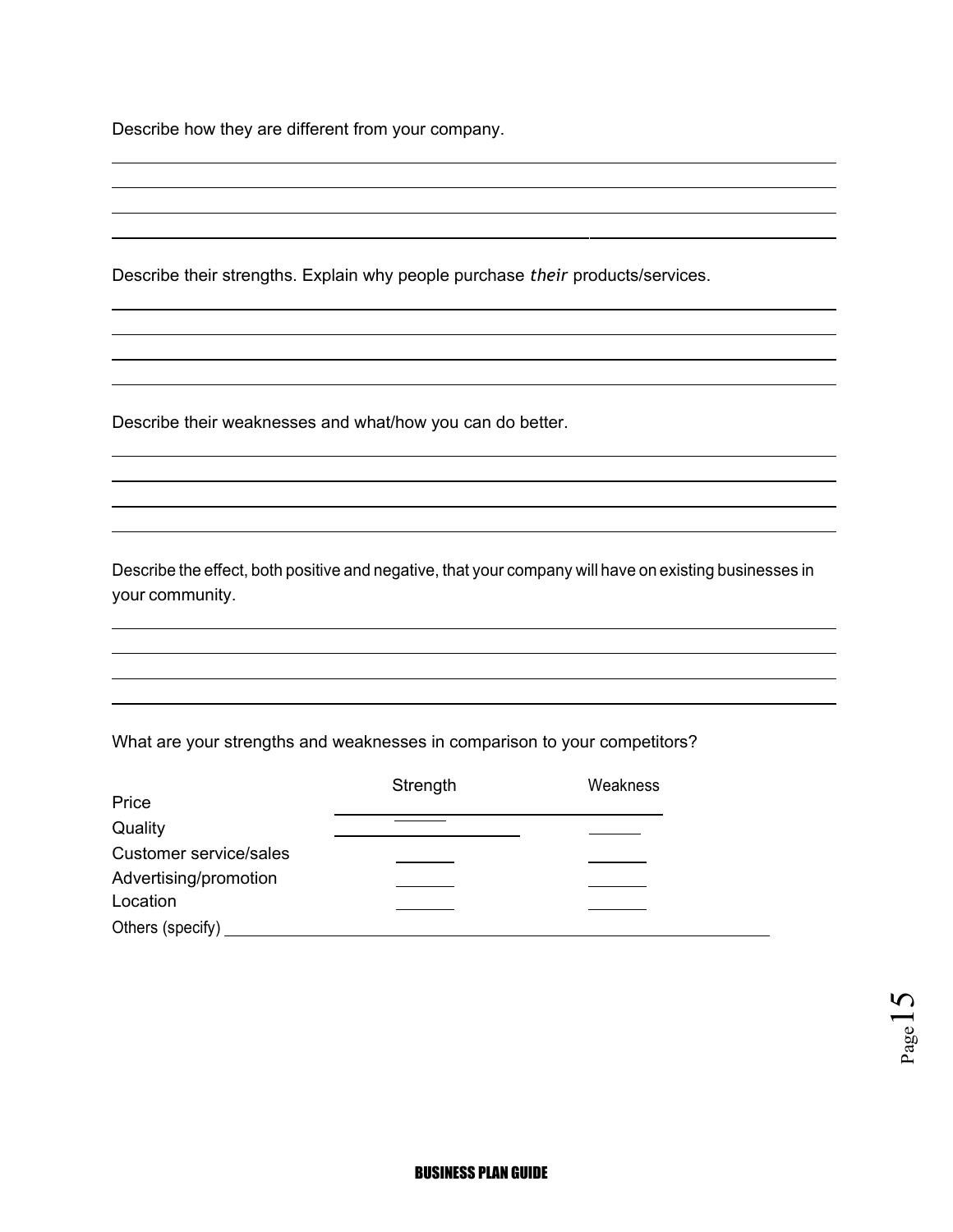Explain why your customers will prefer your product(s)/service(s) rather than those of your competitors?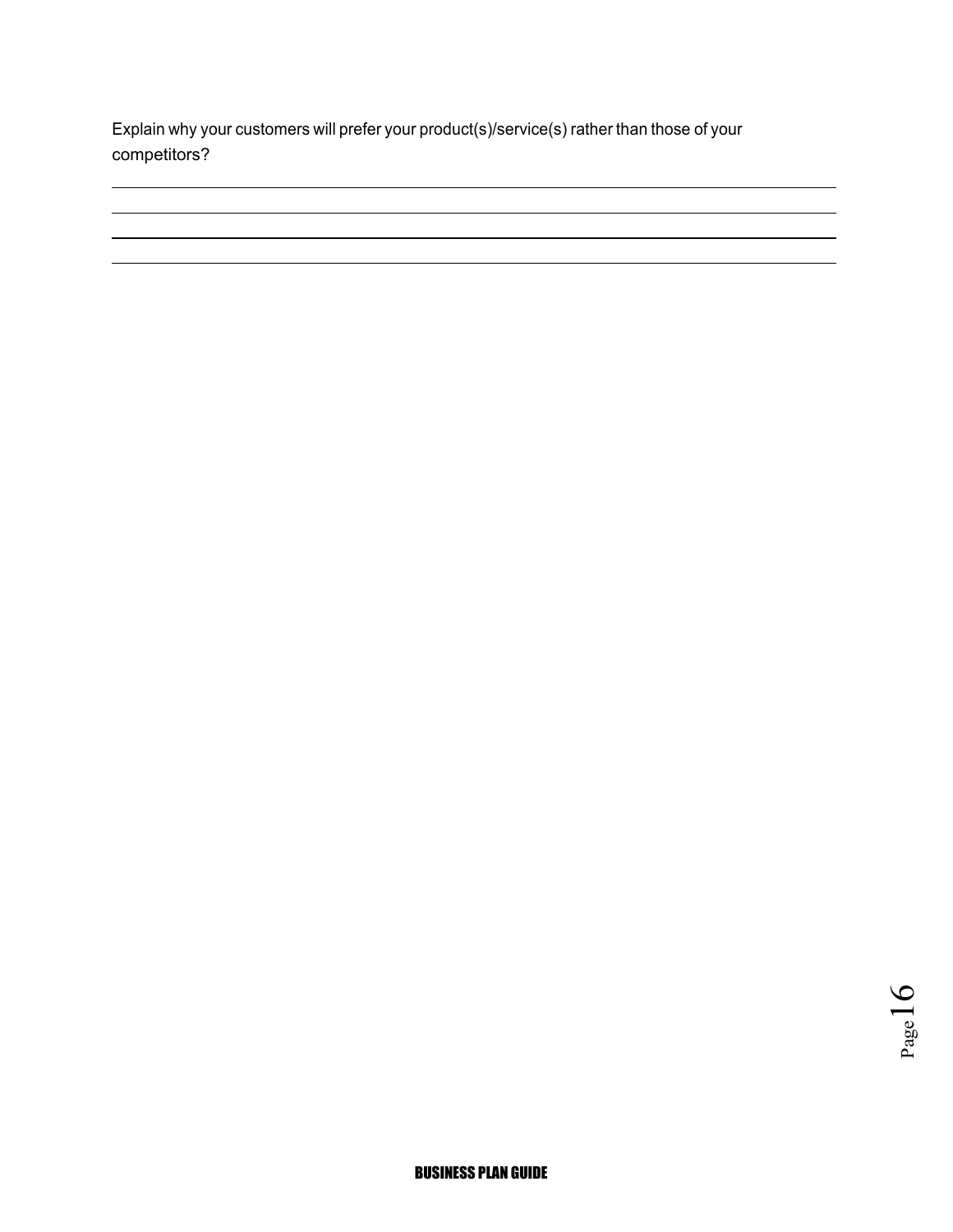## <span id="page-17-0"></span>**GOVERNMENTAL REQUIREMENTS AND LAWS**

What are the governmental payments, licences and/or insurance required in the launching of your business and what steps have you taken to obtain them?

Does your product(s) and/or service(s) respect environmental protection regulations?

Do you hold a patent or a licence for your product(s) and/or service(s)?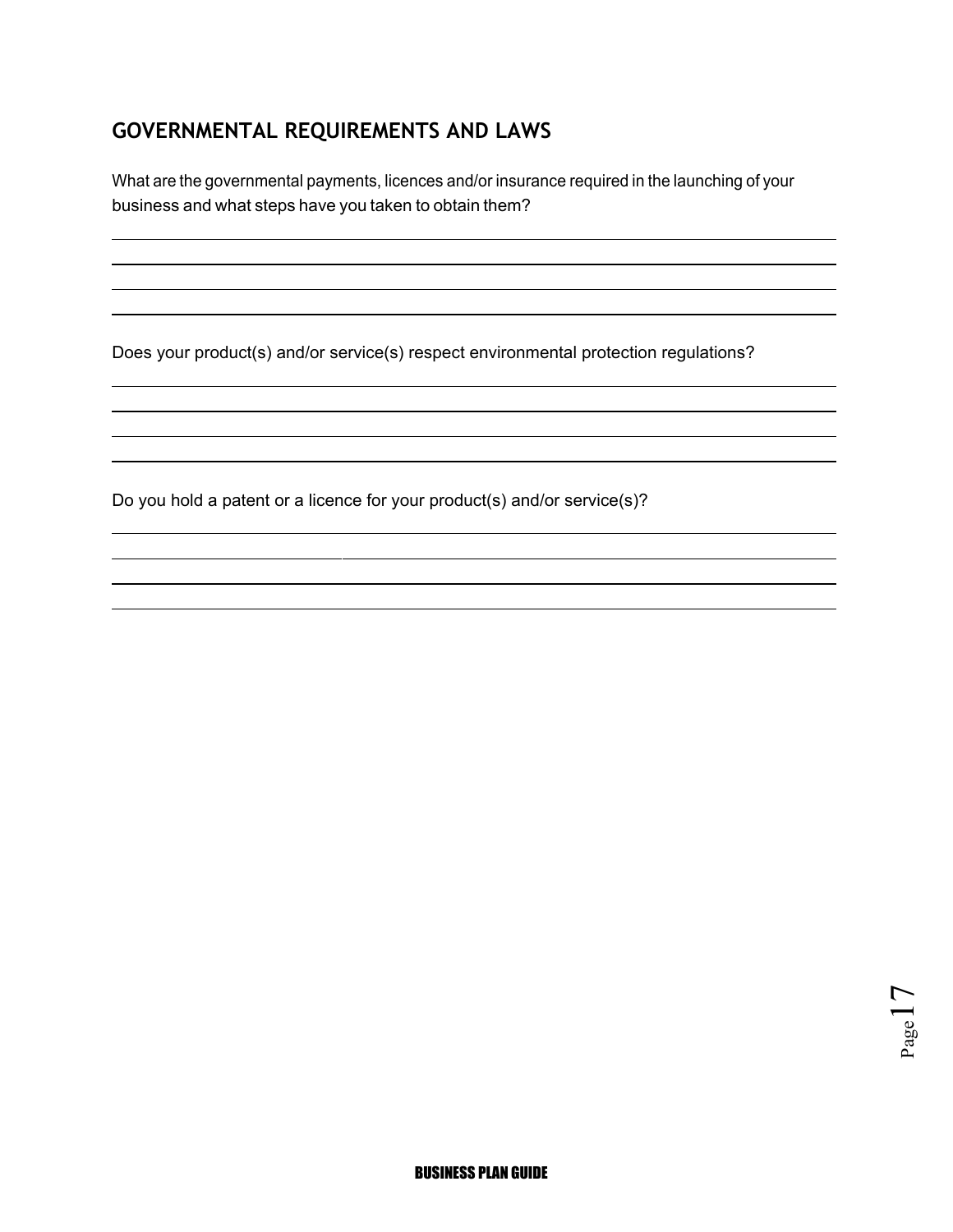## <span id="page-18-0"></span>**MANAGEMENT PLAN AND STAFF**

**This section is also important because lenders are often more interested in the applicant(s) than in the business being proposed. A person who demonstrates motivation with the necessary skills is more likely to succeed in any venture so it's important to explain why you believe that you have what it takes to succeed at this one.** 

**Lenders also base their decisions on key personnel direct experiences. You must also demonstrate that the people on your team have what it takes to succeed, so write a short but clear description of your talents and experience as well as those for each team member. Also, each leader must include his/her**  *résumé* **in the business plan.** 

**Provide a list of the tasks and responsibilities for each leader and key personnel. Describe their importance and role in the hierarchy of the company. You should also mention key professionals such as lawyers, accountants, consultants, etc.** 

**Also, a detailed description of your labour needs for the first three years of operation must be included in this section. Describe the characteristics (full time, part time, contractual), the availability of the personnel and all expenses related to recruitment.** 

Describe relevant knowledge/skills your management team brings to the company.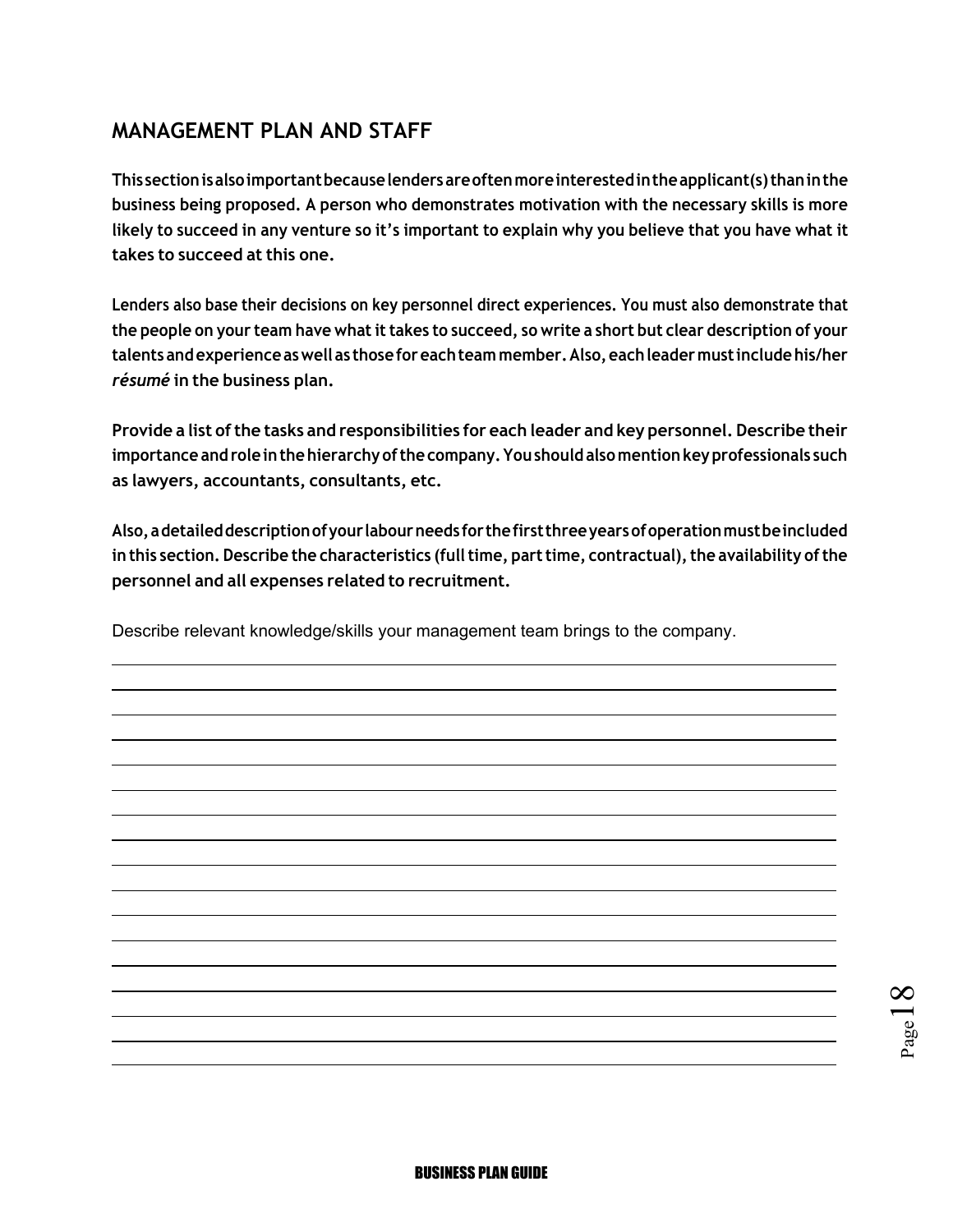#### **PERSONAL INFORMATION**

| Last name:               | <u> 1989 - Johann Barbara, martxa a shekara 1989 - An</u>                                                       |           |           |
|--------------------------|-----------------------------------------------------------------------------------------------------------------|-----------|-----------|
| Firstname:               | <u> 1989 - Johann Barnett, fransk politiker (d. 1989)</u>                                                       |           |           |
| Date of birth:           | <u> 1989 - Andrea State Barbara, amerikan per</u>                                                               |           |           |
| $S.I.N.$ :               |                                                                                                                 |           |           |
| Address:                 | <u> 1980 - Johann Barnett, fransk politiker (d. 1980)</u>                                                       |           |           |
|                          |                                                                                                                 |           |           |
|                          |                                                                                                                 |           |           |
|                          |                                                                                                                 |           |           |
| Owner                    |                                                                                                                 |           |           |
| Tenant                   |                                                                                                                 |           |           |
|                          |                                                                                                                 |           |           |
|                          |                                                                                                                 |           |           |
|                          | List home addresses for past three (3) years:                                                                   |           |           |
|                          |                                                                                                                 |           |           |
|                          |                                                                                                                 |           |           |
|                          |                                                                                                                 |           |           |
|                          |                                                                                                                 |           |           |
|                          | Highest Level of education: National Account of the Contract of the Contract of the Contract of the Contract of |           |           |
| Professional experience: |                                                                                                                 |           |           |
|                          |                                                                                                                 |           |           |
|                          |                                                                                                                 |           |           |
|                          |                                                                                                                 |           |           |
|                          |                                                                                                                 |           |           |
|                          | Your employment in this company will be                                                                         | full-time | part-time |
|                          |                                                                                                                 |           |           |
|                          | Have you ever owned a business?                                                                                 | Yes       | No        |
|                          |                                                                                                                 |           |           |
| If yes, please explain:  |                                                                                                                 |           |           |
|                          |                                                                                                                 |           |           |
|                          |                                                                                                                 |           |           |
|                          |                                                                                                                 |           |           |
|                          |                                                                                                                 |           |           |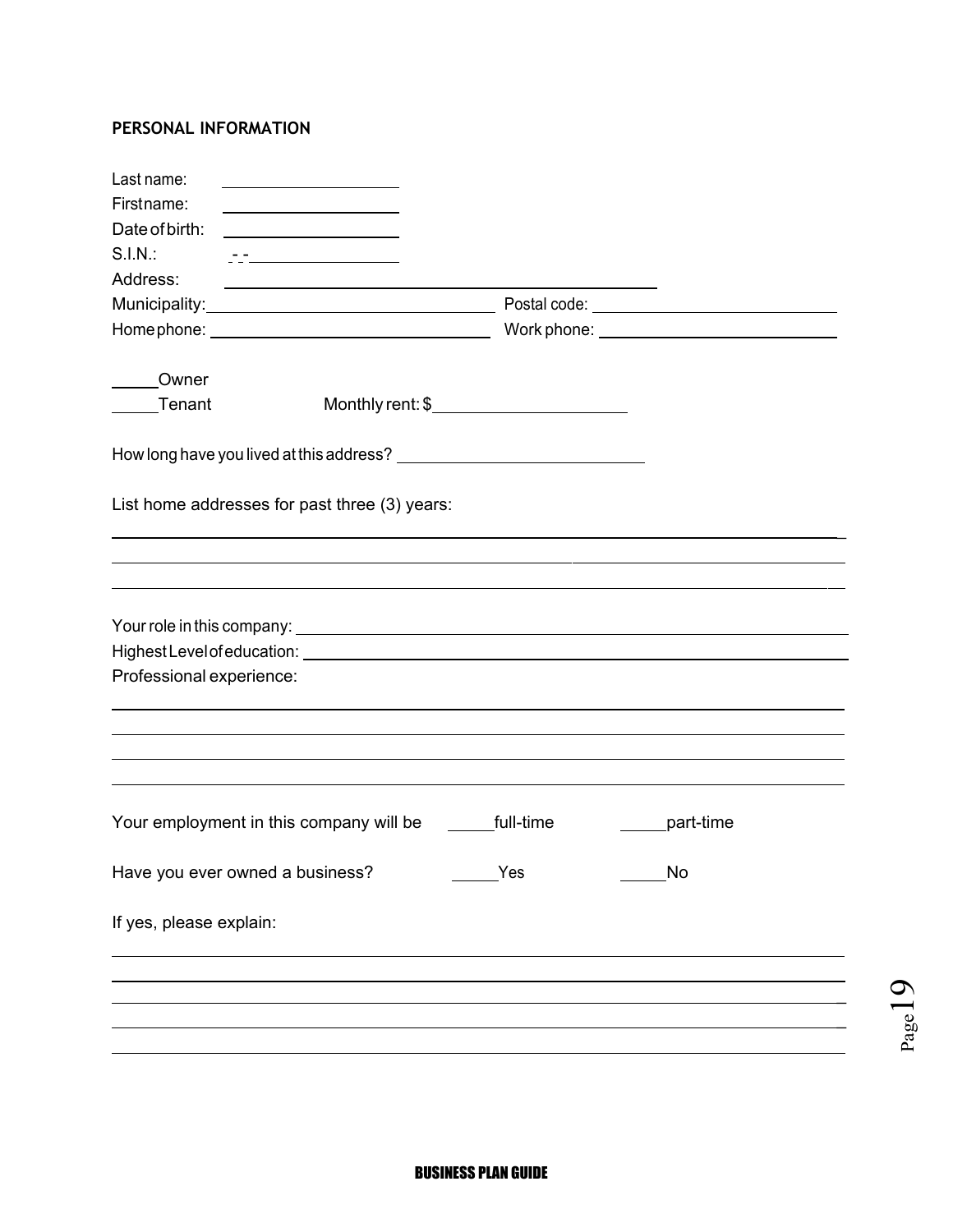#### **EMPLOYMENT HISTORY**

|  | Phone: Address: Address: Address: Address: Address: Address: Address: Address: Address: Address: Address: Address: Address: Address: Address: Address: Address: Address: Address: Address: Address: Address: Address: Address: |
|--|--------------------------------------------------------------------------------------------------------------------------------------------------------------------------------------------------------------------------------|
|  | Position/title: <u>Conservation Conservation</u> Cross annual income: \$                                                                                                                                                       |
|  | Responsibilities: Network and the second state of the second state of the second state of the second state of the second state of the second state of the second state of the second state of the second state of the second s |
|  |                                                                                                                                                                                                                                |
|  |                                                                                                                                                                                                                                |
|  |                                                                                                                                                                                                                                |
|  |                                                                                                                                                                                                                                |
|  | Position/title:________________________________Grossannualincome:\$______________                                                                                                                                              |
|  |                                                                                                                                                                                                                                |
|  |                                                                                                                                                                                                                                |
|  |                                                                                                                                                                                                                                |
|  |                                                                                                                                                                                                                                |
|  |                                                                                                                                                                                                                                |
|  | Position/title:_________________________________Grossannual income:\$____________                                                                                                                                              |
|  | Responsibilities: Network and the second state of the second state of the second state of the second state of the second state of the second state of the second state of the second state of the second state of the second s |
|  |                                                                                                                                                                                                                                |
|  |                                                                                                                                                                                                                                |

#### **EMPLOYEES**

Describe your company's team.

Describe your employees (part-time, full-time and their wages, positions, etc).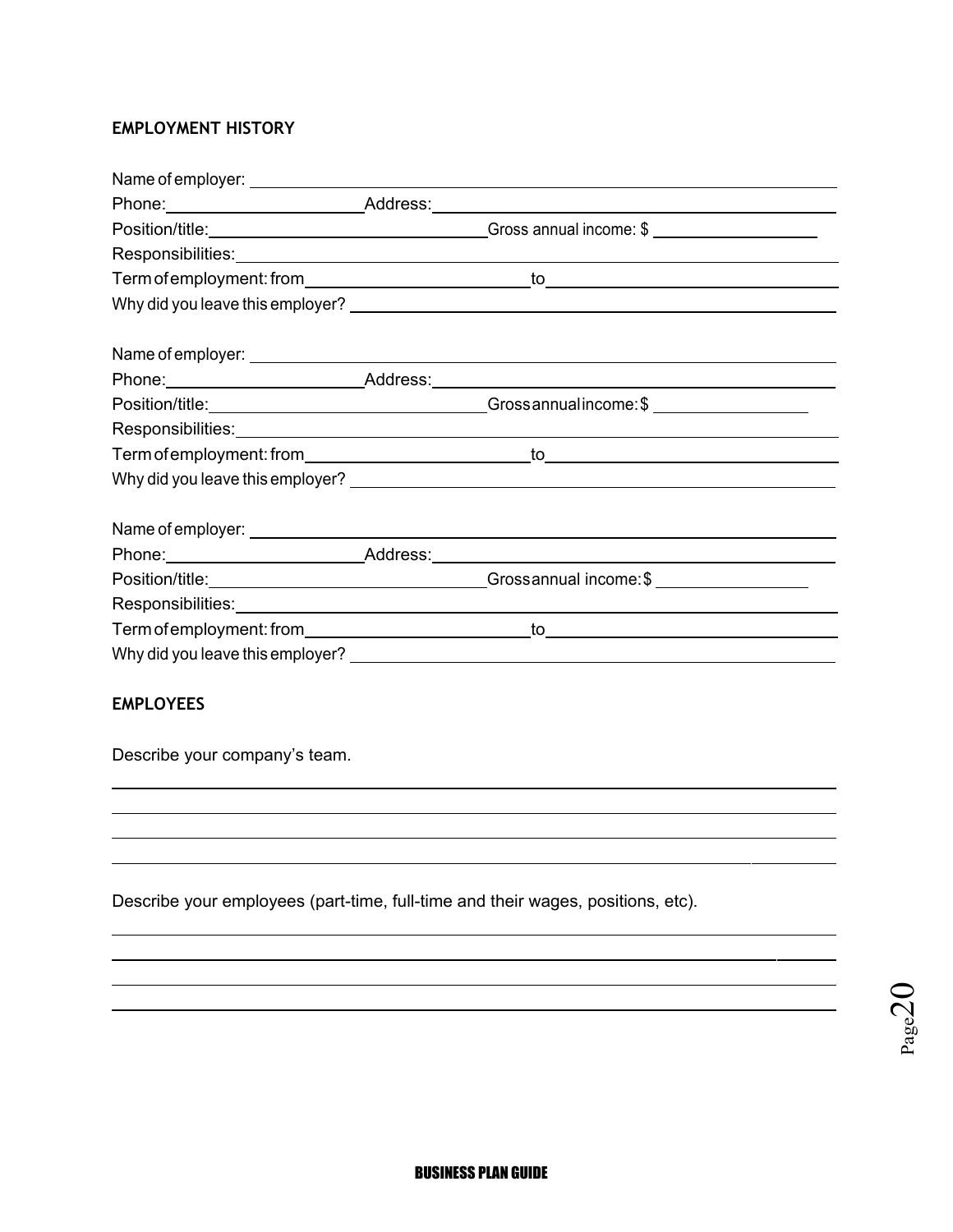Describe all relevant experience each team member brings to the company.

| <b>MAIN LEADERS</b>         |                                              |       |  |
|-----------------------------|----------------------------------------------|-------|--|
|                             |                                              |       |  |
|                             |                                              |       |  |
|                             |                                              |       |  |
|                             |                                              |       |  |
|                             |                                              |       |  |
|                             |                                              |       |  |
|                             |                                              |       |  |
|                             |                                              |       |  |
|                             |                                              |       |  |
|                             |                                              |       |  |
|                             |                                              |       |  |
|                             |                                              |       |  |
|                             |                                              |       |  |
|                             | <b>EXTERNAL COLLABORATORS TO THE COMPANY</b> |       |  |
|                             | Name of collaborator or firm                 | Phone |  |
| Lawyer                      |                                              |       |  |
| <b>Banker</b><br>Accountant |                                              |       |  |
|                             |                                              |       |  |
|                             |                                              |       |  |
|                             |                                              |       |  |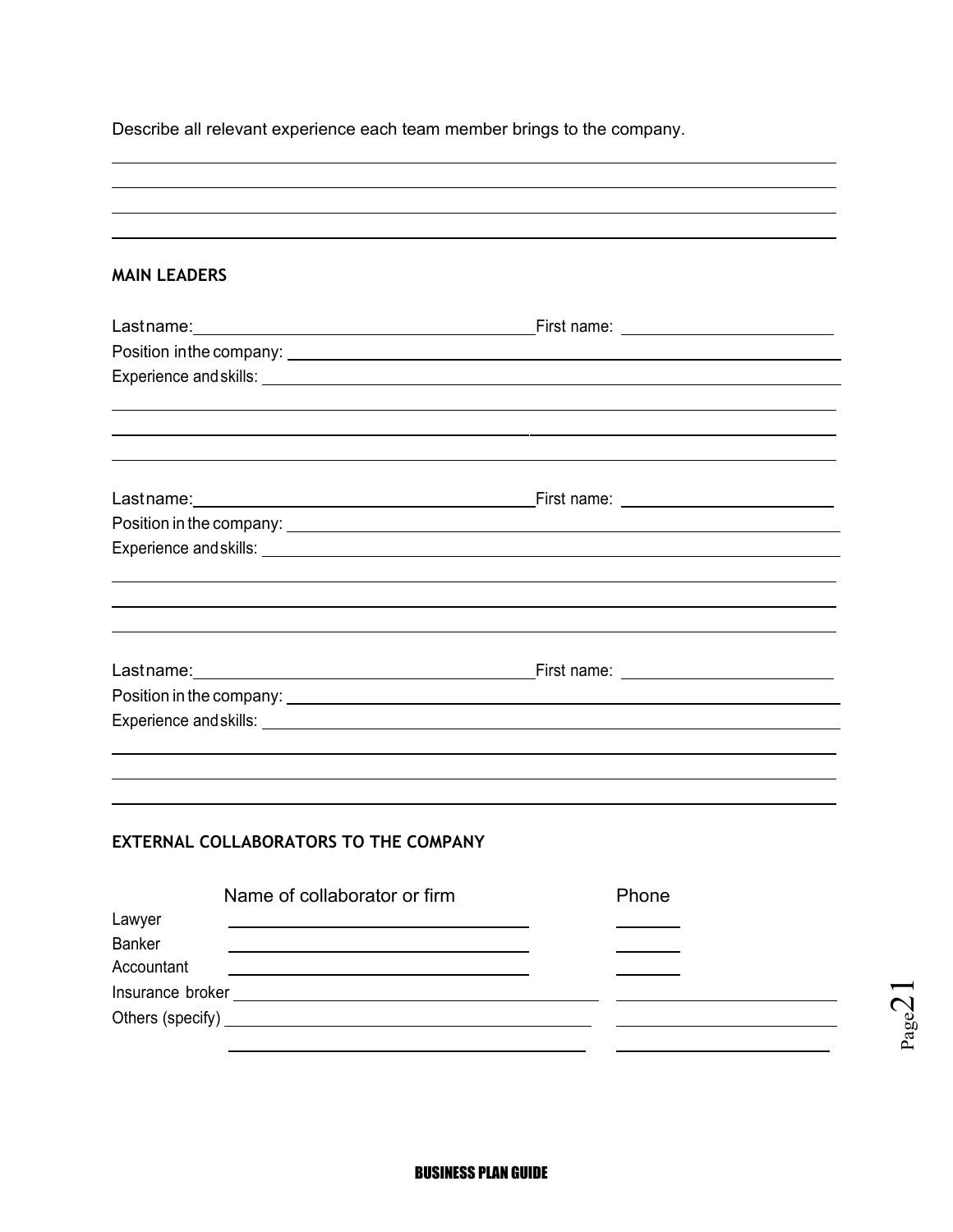## <span id="page-22-0"></span>**OPERATIONS**

**The operational plan describes the way you will manage the company. You should be able to describe your product(s) and/or service(s), the delivery process, the inventory and the quality of the production as well as any ideas for research and development.** 

Describe how you will offer and deliver your product(s) and/or service(s).

Describe the production process.

Describe the inventory which you will maintain on site and its value.

Describe your insurance requirements and their cost.

Describe how you will maintain the quality of your product(s) and/or service(s).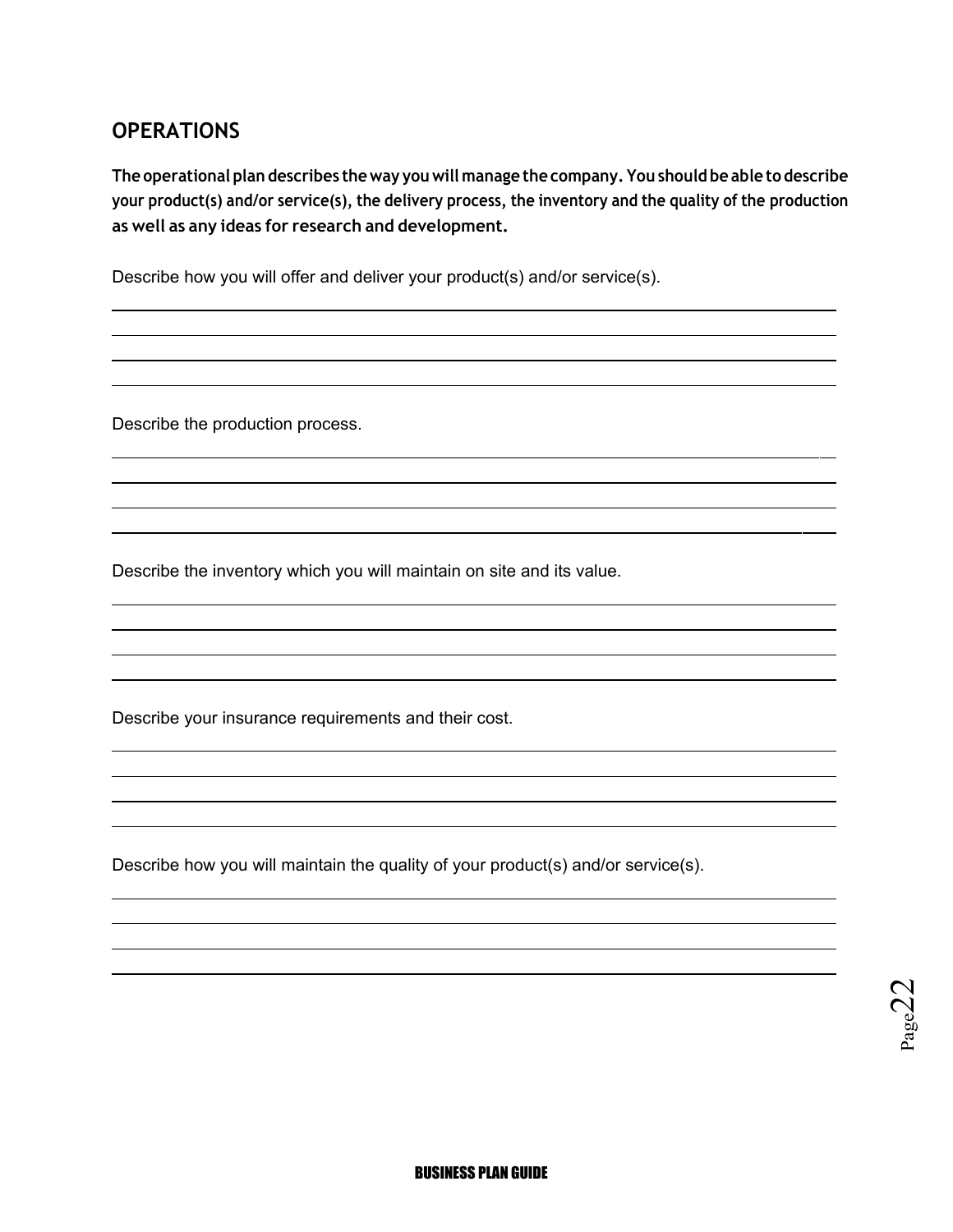Describe your operating hours of business and how many hours you will be working.

#### **SUPPLIERS**

Who are your main suppliers?

Describe the credit terms arrangements with your suppliers.

Can you change suppliers quickly and easily?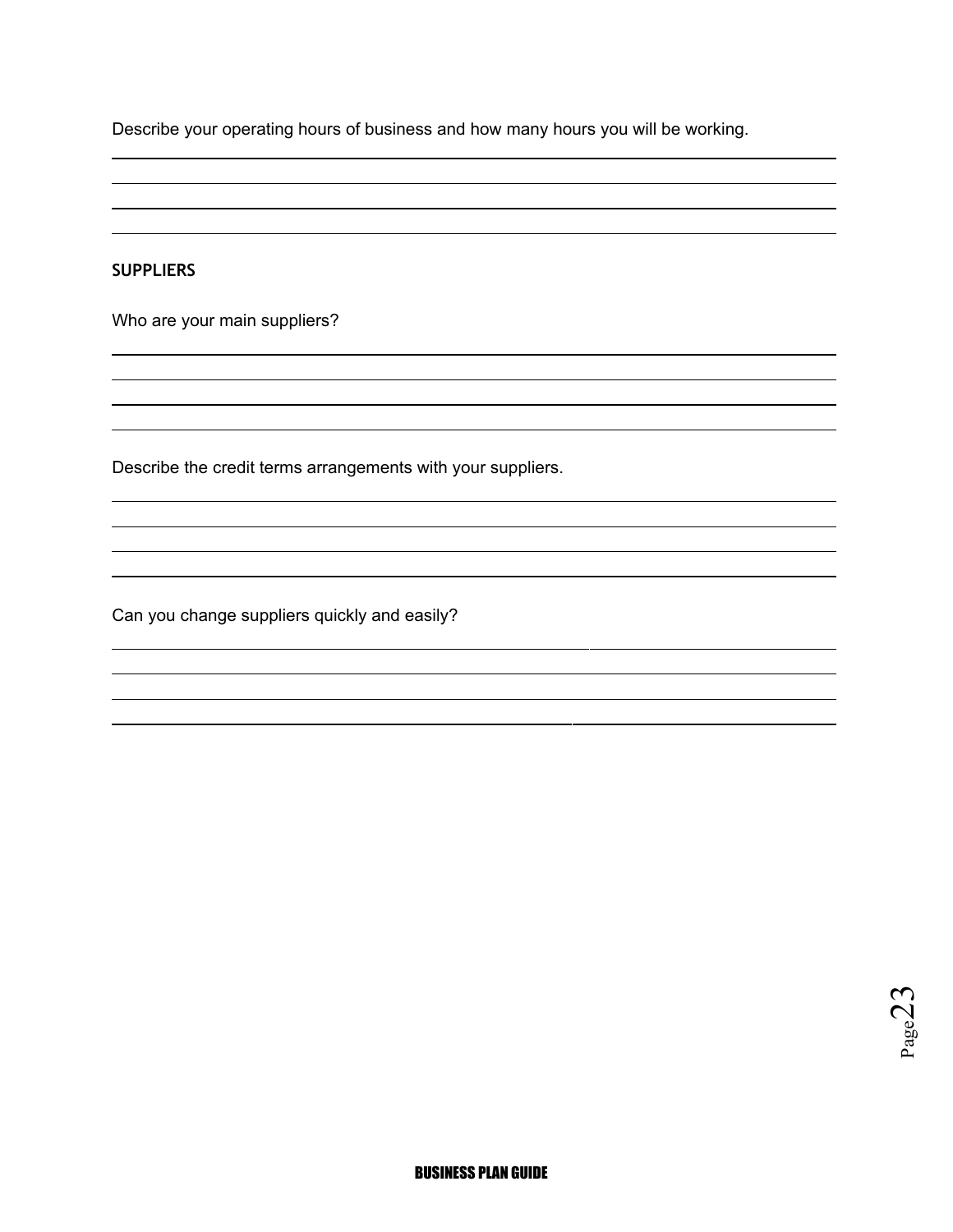## <span id="page-24-0"></span>**PERSONAL FINANCIAL SITUATION**

|                                                                                  | (Insert date)     |    |
|----------------------------------------------------------------------------------|-------------------|----|
| <b>ASSETS</b> (securities and properties)                                        |                   |    |
| Cash                                                                             | $\sim$            |    |
| Liquid assets (stocks, bonds, etc.)                                              |                   |    |
| Automobile(s) (current value)                                                    | $\frac{1}{2}$     |    |
| Real estate (total present value)                                                |                   |    |
| <b>TOTAL ASSETS</b>                                                              |                   | Š. |
| <b>LIABILITIES</b> (financial commitments)                                       |                   |    |
| Mortgage(s) owning                                                               |                   |    |
| Personal loan (total outstanding)                                                |                   |    |
| Personal line of credit (total outstanding)                                      | $\frac{1}{2}$     |    |
| Credit card(s) owing                                                             |                   |    |
| <b>TOTAL LIABILITIES</b>                                                         |                   |    |
| Net worth (total assets minus total liabilities):                                |                   |    |
| Have you ever guaranteed loans for a third person?<br>Details, amounts included: | <b>Parage Yes</b> | No |
|                                                                                  |                   |    |
|                                                                                  |                   |    |
| Are you in any form of legal proceedings?                                        | Yes               | No |
| Details, amounts included:                                                       |                   |    |
|                                                                                  |                   |    |
|                                                                                  |                   |    |
|                                                                                  |                   |    |

Page24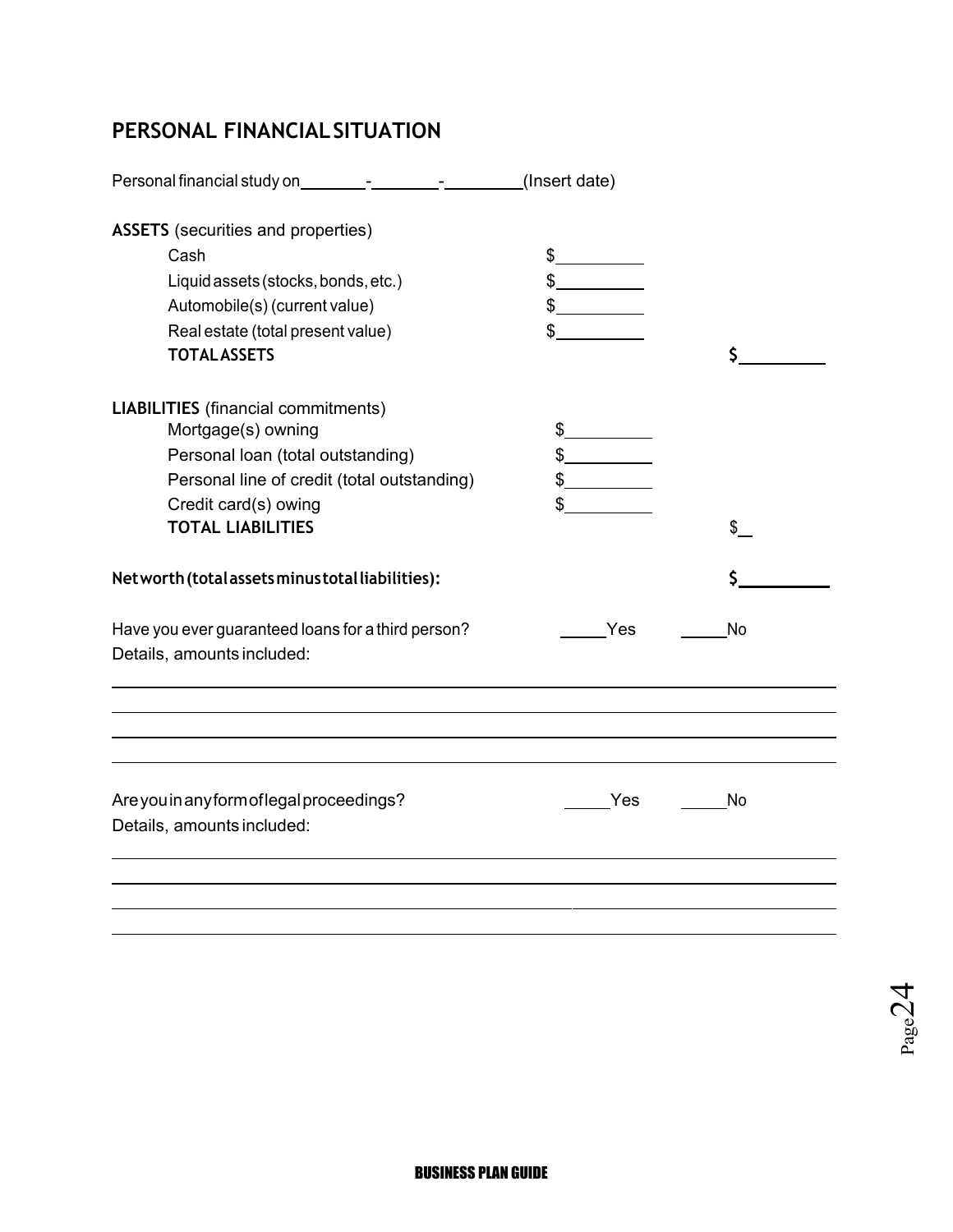| Have you declared bankruptcy in the past?                        | Yes | No |
|------------------------------------------------------------------|-----|----|
| Details (year, trustee, amount, reason):                         |     |    |
|                                                                  |     |    |
|                                                                  |     |    |
| State all your sources of monthly income as well as the amounts. |     |    |
|                                                                  |     |    |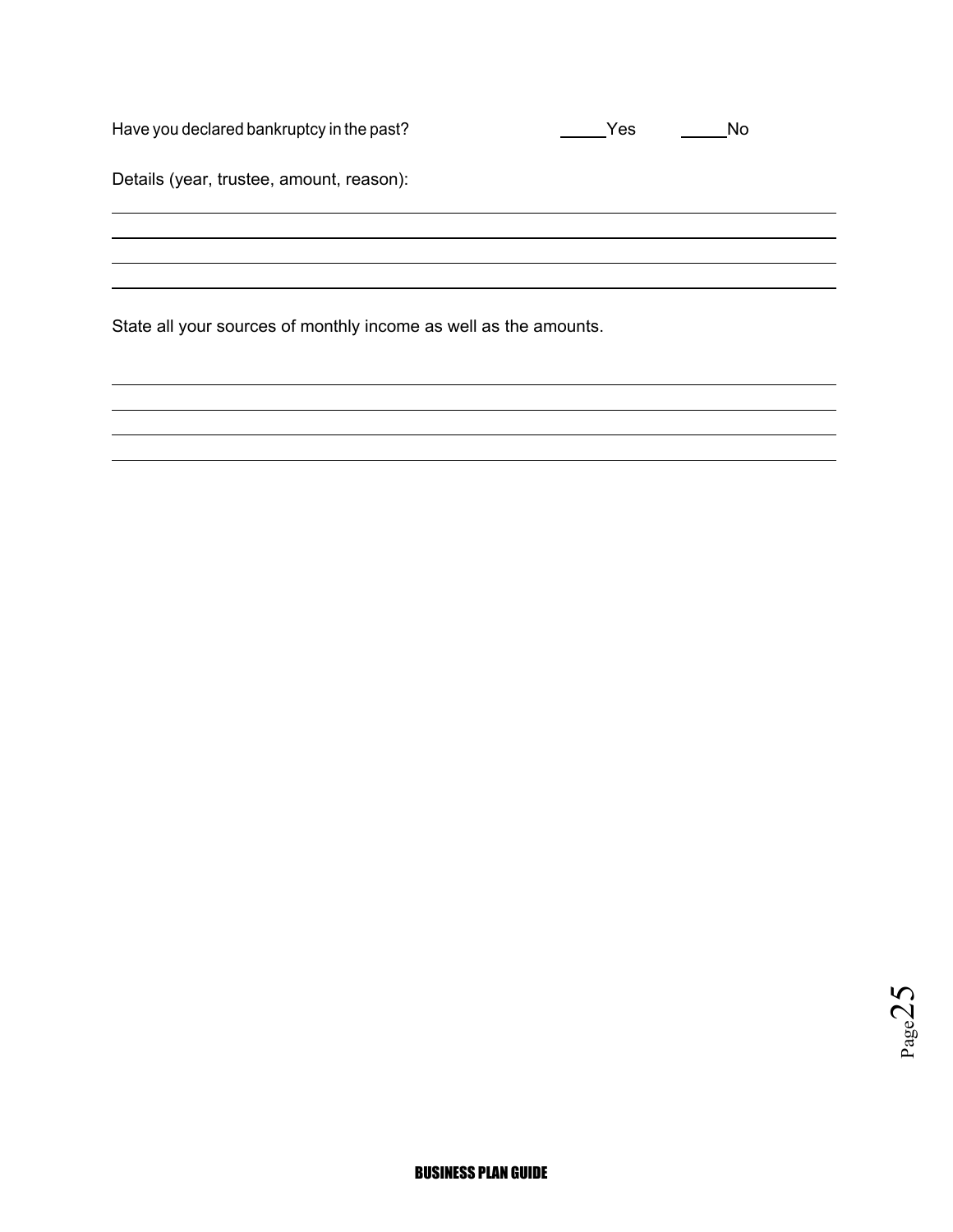## <span id="page-26-0"></span>**FINANCIAL NEEDS ANALYSIS**

#### **Funding Description**

**The last element of a business plan is the description of what you will do with the money you are requesting and how these funds will be used. Potential investors or the sources of financing want to be certain that the funds will be used in a suitable way.** 

Describe if the company has already received financing and all the details relating to this loan.

Describe the project for which you require financial assistance.

List the main expenditures you must assume:

#### **INFORMATION ON LOAN/CREDIT**

| Bankloan--name of bank:                            |  |
|----------------------------------------------------|--|
| Prescott-Russell Community Development Corporation |  |
| Line of credit -- financial institution:           |  |
| Other funds (specify)                              |  |
|                                                    |  |

#### **TOTAL FUNDS AVAILABLE \$**

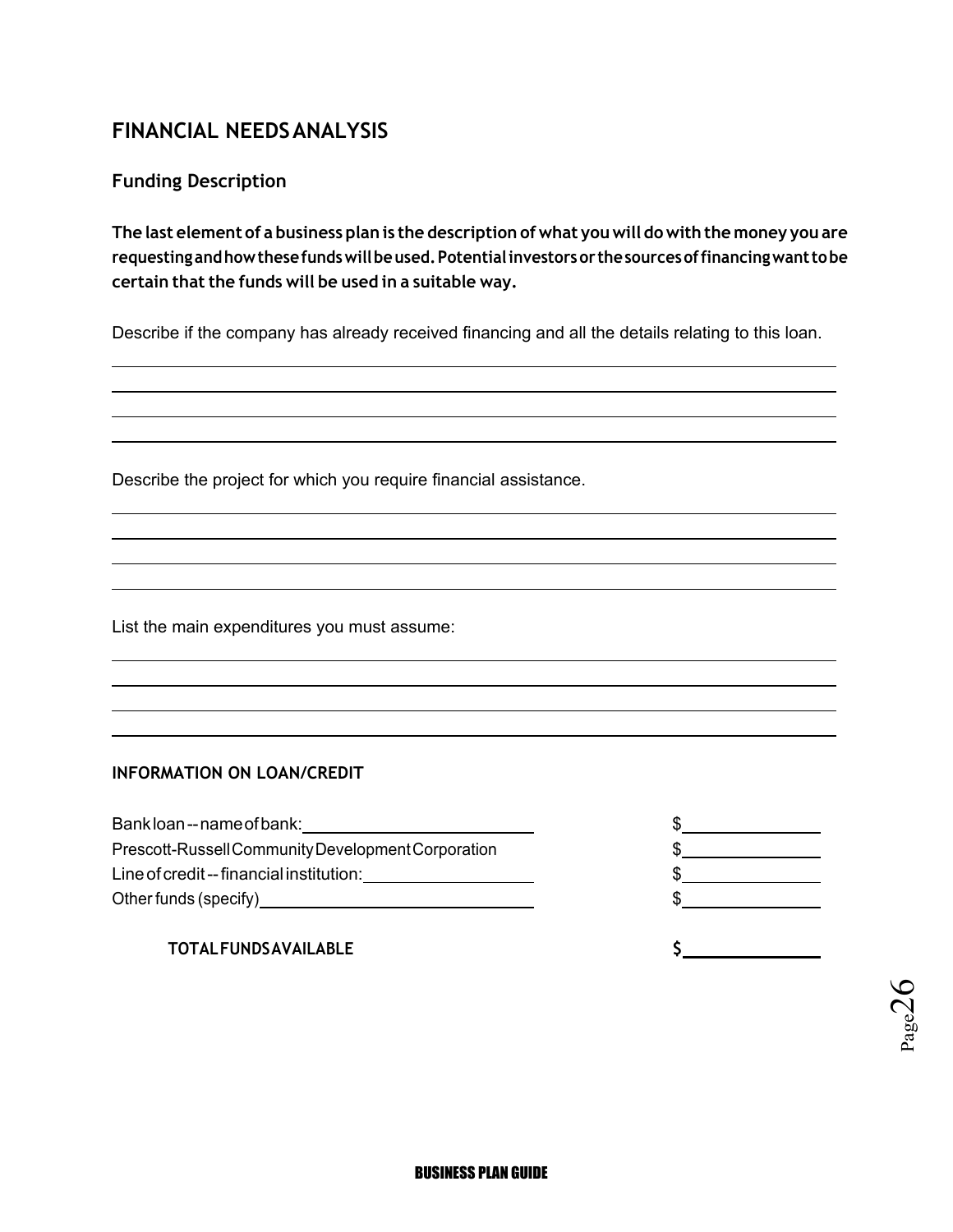## <span id="page-27-0"></span>**BUDGET DESCRIPTION**

## **Description of cash flow items**

| Cash sales                        | Enter your projected monthly cash sales for the next 12 months.                                                                            |
|-----------------------------------|--------------------------------------------------------------------------------------------------------------------------------------------|
| Accounts receivable               | For each month, enter payments received on accounts receivable.                                                                            |
| Cash equity contribution          | Enter the amount of cash payments to be made by the owners.                                                                                |
| <b>Bank loan</b>                  | Entertheamountofmoneytobedisbursed as the result of your bankloan<br>disbursement.                                                         |
| <b>PRCDC</b> loan                 | Enter the amount of money to be received as the result of your Prescott-Russell                                                            |
|                                   | Community Development Corporation loan.                                                                                                    |
| Other receipts                    | Enterall other projected cash receipts for each of the next 12 months (e.g.: grants).                                                      |
| Total cash receipts               | Add up all the amounts in this section to obtain your total cash receipts for each<br>month.                                               |
| Disbursements related to<br>sales | Enterthevalue of all disbursements related to the sale of your product(s) or<br>service(s).                                                |
| <b>Disbursements</b>              | Enter the value of all disbursements related to administration.                                                                            |
| related to<br>administration      |                                                                                                                                            |
| Disbursements related to          | Enter the amount of all interest and bank charges related to current loans, interest                                                       |
| financing                         | on long-term debt and projected capital repayments.                                                                                        |
|                                   |                                                                                                                                            |
| Other operating<br>disbursements  | Enter the value of all other operating expenses.                                                                                           |
| <b>Total disbursements</b>        | Addupallthe amounts in this section to obtain your total cash disbursements for<br>each month.                                             |
| Cash surplus of deficit           | For each month, subtract the total cash disbursements from the total cash receipts<br>to obtain the amount of the cash surplus or deficit. |
| Opening balance                   | For each month, enter the amount of your opening cash.                                                                                     |
| Closing balance                   | For each month, enter the amount of your closing cash. This figure is obtained by                                                          |
|                                   | applying each month's cash surplus or deficit to the opening cash. One month's                                                             |
|                                   | closing cash becomes the next month's opening cash.                                                                                        |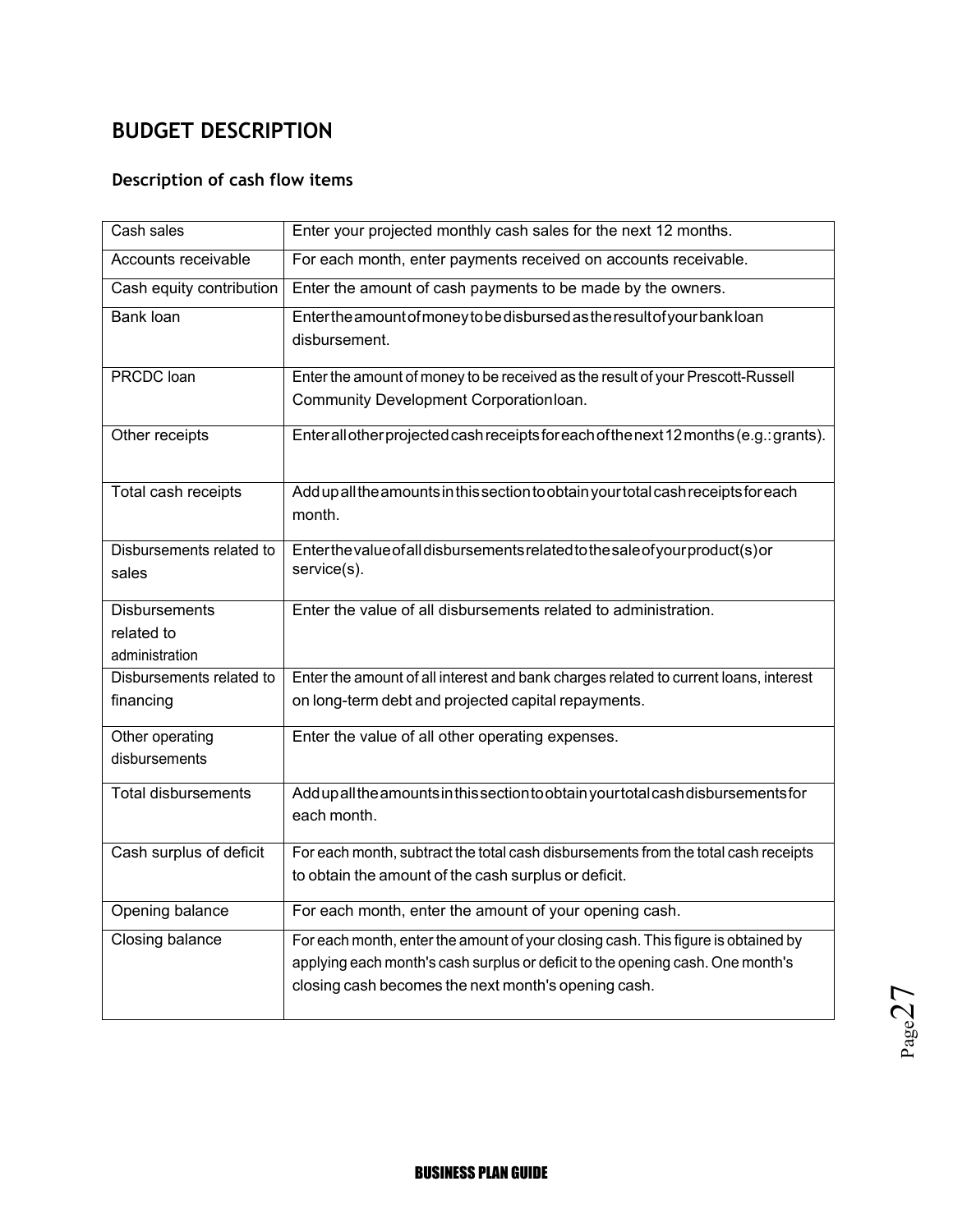#### **Description of income statement items**

| Sales                    | On line A, enter the total amount of sales for the period in question.               |
|--------------------------|--------------------------------------------------------------------------------------|
| Cost of goods sold       | For a manufacturing company: calculate the cost of goods sold by adding the          |
|                          | beginning inventory, purchases, direct labour costs, factory overhead and            |
|                          | depreciation. Then subtract the ending inventory from that total. Enter the cost     |
|                          | of goods sold on line B.                                                             |
|                          |                                                                                      |
| Gross profit             | For a retail company: the cost of goods sold is calculated by adding the             |
|                          | beginning inventory to purchases and subtracting the ending inventory. Enter         |
|                          | the cost of goods sold on line B.                                                    |
|                          | For a service company: there is no cost of goods sold.                               |
|                          |                                                                                      |
| Selling expenses         | To obtain your gross profit on line C, subtract the cost of goods sold from the      |
|                          | amount of sales (A-B=C). Enter total costs related to the sale of your product       |
|                          | or service and enter the total on line D.                                            |
|                          |                                                                                      |
| Administration expenses  | Enter total administrative expenses and enter the total on line E.                   |
| Financing costs          | Enter total interest expenses and other bank charges on your current loans and       |
|                          | enter the interest on your long-term debt.                                           |
| Other operating expenses | Enter all other operating expenses.                                                  |
| Depreciation             | Enter the amount of depreciation that applies to the period in question.             |
| Total expenses           | Enter the total of your financing costs, other operating expenses and                |
|                          | depreciation on line F. To obtain your total expenses on line G, add lines $D + E +$ |
|                          | $F(D+E+F=G)$ .                                                                       |
|                          |                                                                                      |
| Net income before taxes  | To obtain your net income before taxes on line H, subtract total expenses from       |
|                          | your gross profit(C-G=H).                                                            |
| <b>Taxes</b>             | Enter the amount of taxes payable on line I, based on your best estimate.            |
|                          |                                                                                      |
| Net income after taxes   | To obtain your net income after taxes on line J, subtract the tax amount from        |
|                          | your net income before taxes (H-I=J).                                                |
|                          |                                                                                      |